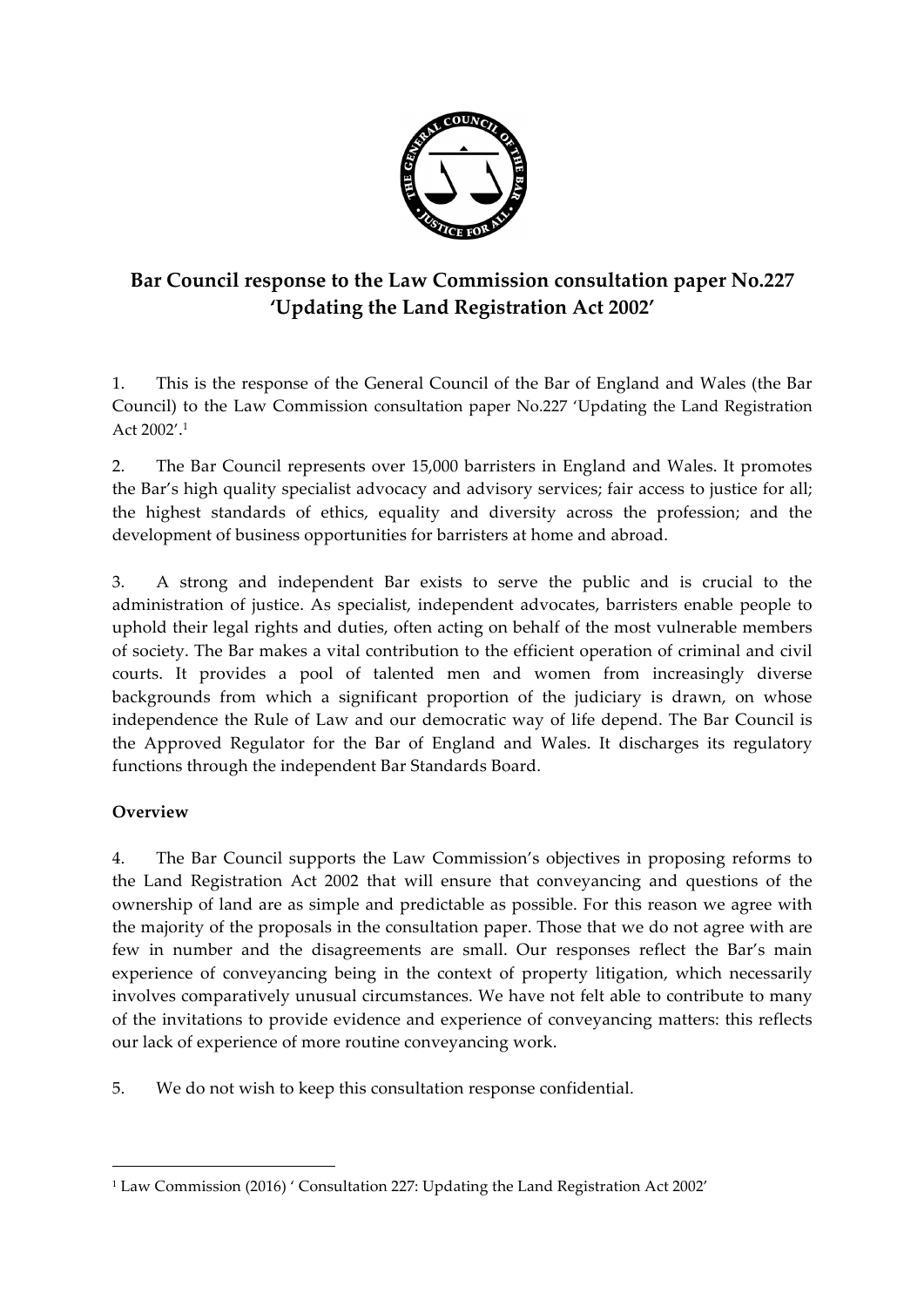**Question 1: We invite consultees to share their experiences of Land Registry's new practice of allowing the landlord's freehold title to remain on the register following a lease enlargement under section 153 of the Law of Property Act 1925, and in particular any practical problems that have arisen out of this practice.**

6. We have no relevant experience to share.

**Question 2: We invite the views of consultees as to whether the law should be clarified so that it is possible for an owner of an estate in mines and minerals held apart from the surface to lodge a caution against first registration of the relevant surface title.**

7. We tentatively agree with the proposal. The law should certainly be made clear on this issue and we see the benefit to a purchaser in knowing that another party claims the mines and minerals under the land in question. We leave it to others to say whether this might cause problems for conveyancing in practice.

**Question 3: We invite the views of consultees as to whether the provisions of section 4 of the LRA 2002 should be amended so that compulsory first registration of an estate in mines and minerals is triggered where mines and minerals are separated from an unregistered legal estate, and where an unregistered estate in mines and minerals held apart from the surface is transferred.**

8. We agree with the proposal. While we note that the requirement of compulsory registration may place a burden on those who inherit an estate in mines and minerals, that burden is likely to be a modest one.

**Question 4: We invite consultees to share their experiences of the extent to which the lack of compulsory registration of estates in mines and minerals is causing problems in practice.**

9. We have no relevant experiences to share.

**Question 5: We invite the views of consultees as to whether surface owners should be notified of an application to register title to the mines and minerals beneath their land, regardless of whether title is to be registered with qualified or absolute title.**

10. As set out in the paper, there are good practical reasons for notifying the surface owner, even if the notification will make little practical difference in many or even most cases. We do not think that the conceptual problems referred to should be a concern. Nor need the effect on those receiving notification necessarily be a concern: the notification could be accompanied by an appropriate leaflet explaining what has happened. We do however acknowledge that the administrative burden on Land Registry could be large in some cases. We are unable to say whether that burden outweighs the perceived benefits.

## **Question 6: We provisionally propose that the requirement of registration should apply to the grant of a discontinuous lease out of a qualifying estate. Do consultees agree?**

11. Yes.

**Question 7: We provisionally propose that it should be possible to protect a discontinuous lease by notice on the register of title to the reversion, whatever the length**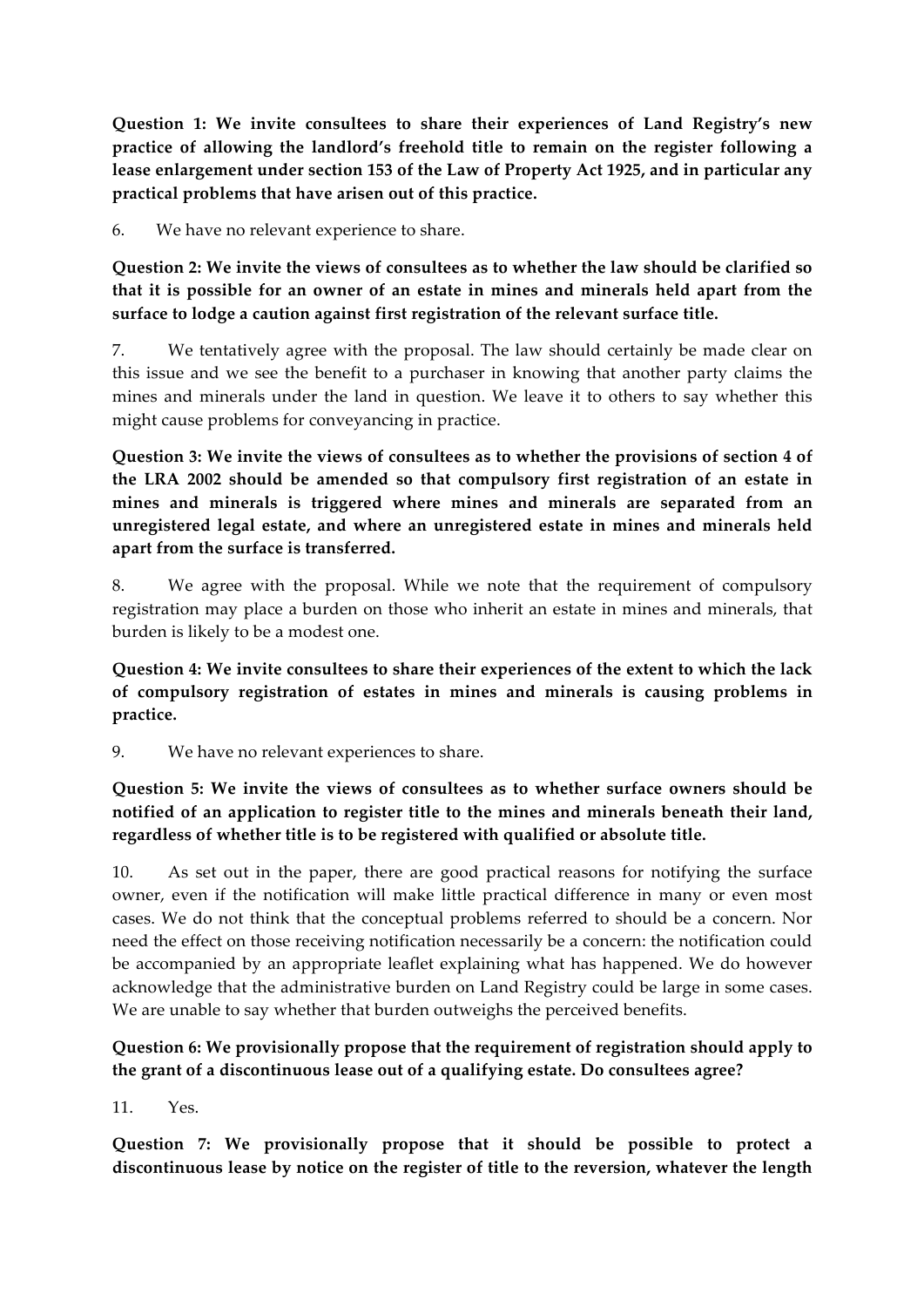**of the discontinuous lease and whether or not it was compulsorily registerable. Do consultees agree?**

 $12$  Yes

**Question 8: We provisionally propose that there should be no change to the threshold of the length of lease which is registrable under the LRA 2002. Do consultees agree?**

13. Yes.

## **First Registration**

**Question 9: We invite consultees to provide evidence of difficulties they have encountered when undertaking conveyancing in the twilight period.**

14. We have no relevant evidence to give.

**Question 10: We invite the views of consultees as to the form of protection that should be provided in respect of dispositions that take place in the twilight period.**

15. The current law is in need of reform, as is demonstrated by the consultation paper. Whatever the chosen solution is, it should be clear what protection is available and clear how to achieve it. The protection should meet two objectives: to protect the disponee of an interest during the twilight period and to allow a later transferee of the land to discover what rights in it have been created before the transfer. Furthermore, the protection should be based on clear rules rather than pragmatic solutions as seen in the Land Registry practice described in paragraph 4.22 of the paper.

16. We see no objection in principle to allowing the interest of the disponee (whether arising under the same instrument as that triggering the first-registration requirement or under a later one) to be protected under the existing regime for unregistered land. This would require no new machinery to be created and its mechanisms will already be familiar to conveyancers. It is acknowledged that a solution of this kind would require an amendment to Section 14(3) of the Land Charges Act 1972 and Rule 38 of the Land Registration Rules 2003.

**Question 11: We provisionally propose that it should be made clear that a person with a derivative interest under a trust may apply for a caution against first registration of the legal estate to which the trust relates. Do consultees agree?**

17. Yes.

## **The powers of the registered proprietor**

**Question 12: We provisionally propose that express provision should be made in the LRA 2002 that a person who has a transfer or grant of a registrable estate or charge in his or her favour is "entitled to be registered as the proprietor" of that estate or charge. Do consultees agree?**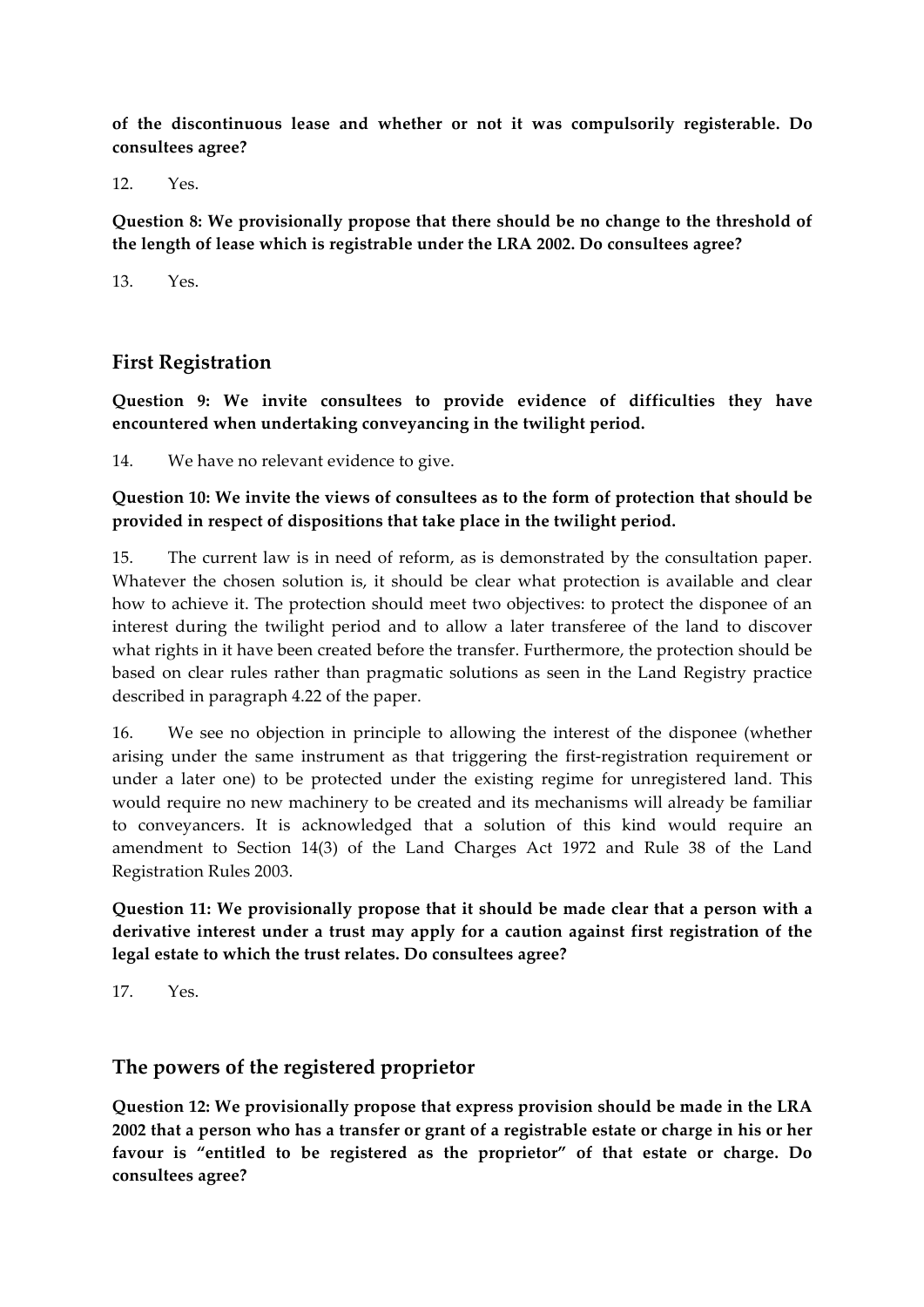18. Yes.

**Question 13: We provisionally propose that, for the purpose of preventing the title of a disponee being questioned, the exercise of owner's powers of disposition by both registered proprietors and persons entitled to be registered as the proprietor should not be limited by:**

- **(1) the common law principle that no one can convey what he or she does not own (***nemo dat quod non habet***);**
- **(2) other limitations imposed by the common law or equity or under other legislation; or**
- **(3) any limitation other than those reflected by an entry on the register or imposed under the LRA 2002.**

#### **Do consultees agree?**

19. Yes. This is an area that has generated a significant of litigation and uncertainty. The proposed clarification is therefore valuable and, we would add, essential to promoting the objectives of the Land Registration Act 2002.

# **The general and special rules of priority in section 28 and section 29: the difference between registrable dispositions and the grant of other interests in registered land**

**Question 14: We provisionally propose that if an unregistrable interest is noted on the register, that interest should be subject only to the interests set out in section 29(2) of the LRA 2002. Do consultees agree?**

20. Yes. This change would promote certainty for those acquiring minor interests in registered land without any unfairness to the existing holders of such rights.

**Question 15: We provisionally propose that a person who takes an interest under a registrable disposition, but who fails to complete that disposition by registration, should not be able to secure priority against prior interests through the noting of that interest on the register. Do consultees agree?**

21. Other. We see the force in the argument that the availability of special protection of unregistrable or unregistered registrable interests should not provide an incentive to avoid completing a transaction by registration or, worse still, not complying with the required formalities for that kind of interest. However, we are not convinced that outweighs the need to protect those who inadvertently take interests without complying with the necessary formalities.

22. Paragraphs 6.16 to 6.28 of the consultation paper make out a compelling case for allowing unregistrable interests to be protected against prior interests. That case is no less compelling for those who have innocently failed to comply with formalities requirements. In such cases the parties are likely to have met some minimum standard for formalities (e.g.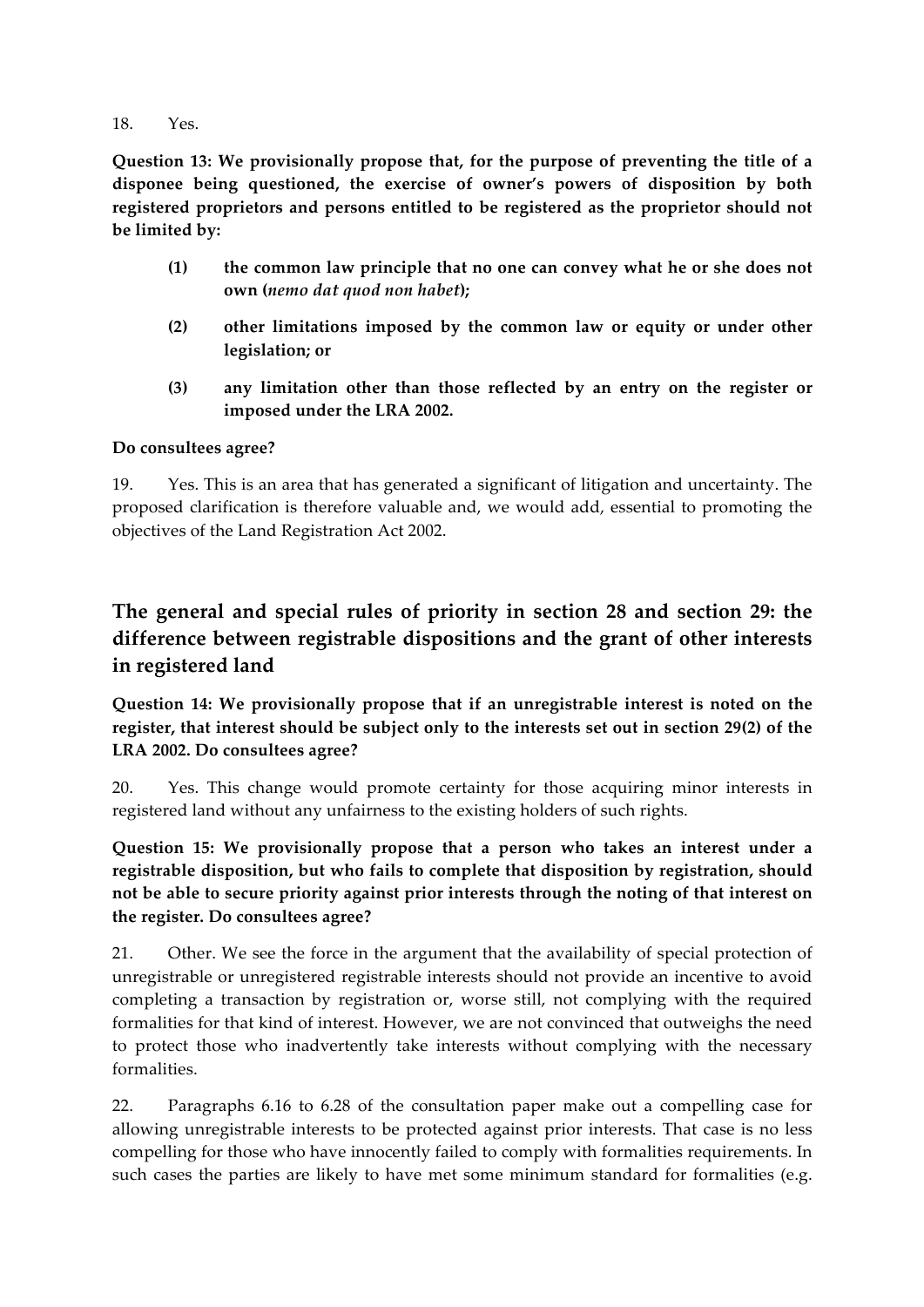having an agreement that complies with Section 2 of the Law of Property (Miscellaneous Provisions) Act 1989) and, necessarily, the disponee's interest will merit the protection of equity. It seems hard to justify giving less protection to such persons.

23. Extending protection in that situation need not provide an incentive for disponees under registrable dispositions not to complete their dispositions by registration. One way of avoiding this might be for Land Registry to refuse to enter a notice protecting an interest under a disposition of a kind that is prima facie registrable unless the applicant can provide appropriate justification for not completing the disposition by registration under Section 27.

24. We see the force in the example given at paragraph 6.35 concerning a mortgagee getting priority over the beneficial interest of a beneficiary under a trust notwithstanding that there was only one trustee. However, it may be that the best solution is to specifically exclude such cases from the protection offered. This could be achieved in a number of different ways.

**Question 16: We provisionally propose that a person who takes an interest under a disposition which is of a type which would have been registrable if all proper formalities for its creation had been observed, but who fails to observe those formalities, should not be able to secure priority against prior interests through the noting of that interest on the register. Do consultees agree?**

25. See the answer to question 15 above.

**Question 17: Do consultees believe that home rights should be excluded from the effects of our proposal that noting an interest (such as a sale contract) on the register should secure priority against prior unregistered rights (which would otherwise include home rights)?**

26. Yes.

**Question 18: We provisionally propose that the priority of unregistrable interests created pre-reform should remain unchanged. Do consultees agree?** 

**If consultees disagree, please state what period of time consultees consider should be allowed in order for holders of existing rights to note them on the register, before the rights become vulnerable to subsequent interests.**

27. Yes.

**Question 19: We provisionally propose that the holder of an unregistrable interest which has been noted on the register, whose priority is adversely affected by alteration of the register to correct a mistake, should be able to apply for an indemnity from Land Registry. Do consultees agree?**

28. Yes. We consider that the availability of the indemnity is essential in these circumstances. While the increased burden on Land Registry's indemnity fund is acknowledged, this is simply the cost of operating a fair system of land registration. As the reach of the registration system is extended, so must the indemnity be.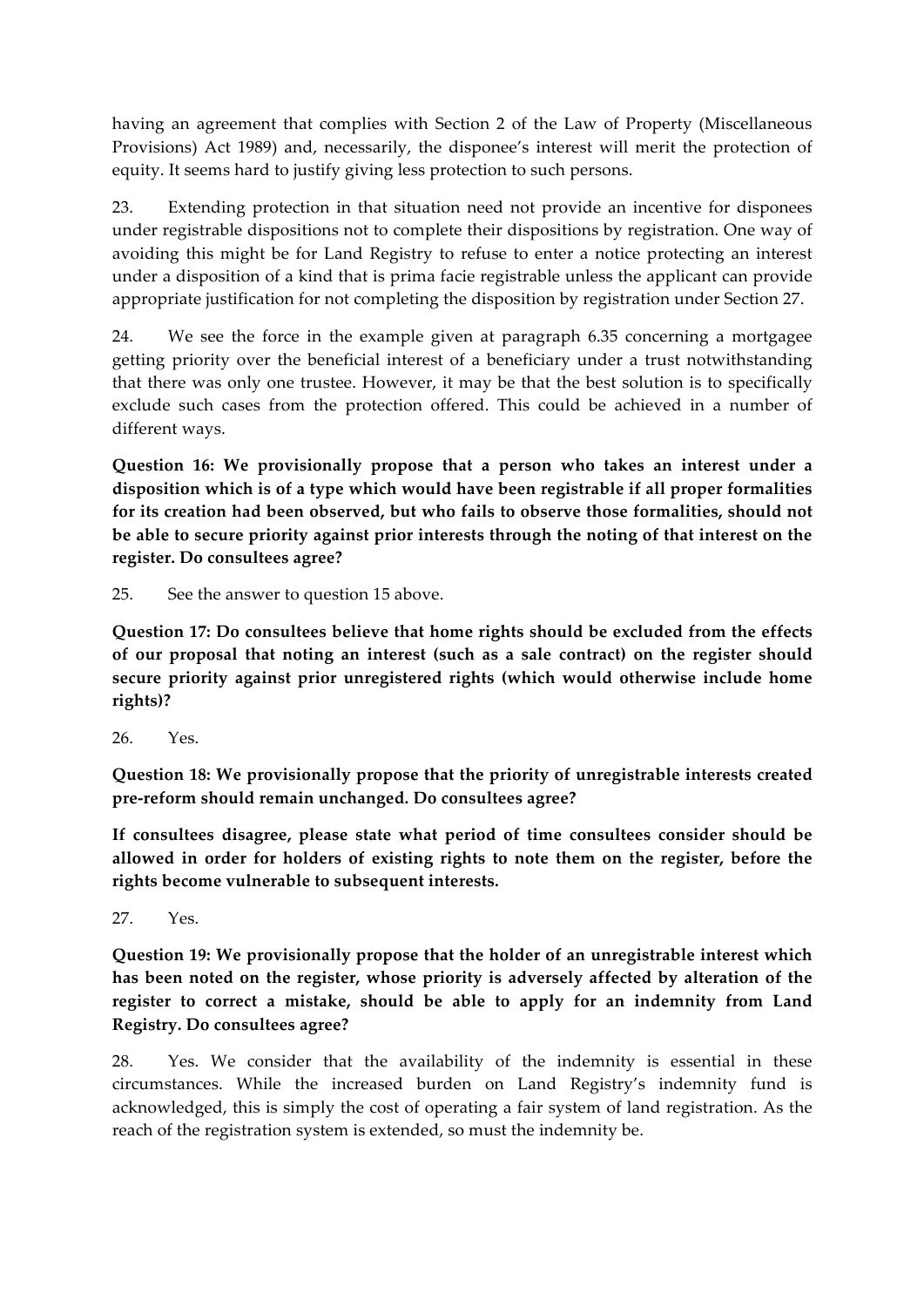**Question 20: We invite consultees to submit examples of situations in which the holder of an unregistrable interest has suffered loss as a result of the discovery of a prior unregistrable interest with priority.**

29. We have no relevant examples to give.

**Question 21: We believe that our proposals on the relative priority of unregistrable interests will not lead to a material increase in the number of unregistrable interests being noted on the register, and therefore will not increase the burden on those entering into transactions for the grant of these interests, nor result in any additional resource requirements for Land Registry. Do consultees agree?**

30. Yes. We see no particular reason why it should.

**Question 22: We provisionally propose that it should be possible to make an official search with priority in relation to an application to note an unregistrable interest. Do consultees agree?**

31. Yes.

**Question 23**: **We provisionally propose that a priority search should also protect any ancillary applications arising out of the document which effects the registrable disposition which is the subject of the priority search, provided those ancillary applications are specified on the application form for the priority search. Do consultees agree?**

32. Yes.

## **Priorities under section 29: valuable consideration**

**Question 24: We provisionally propose that the requirement of valuable consideration in section 29 of the LRA 2002 should be retained, but should be clarified. Do consultees agree?**

33. Yes

### **Question 25: We provisionally propose that the definition of valuable consideration in section 132 of the LRA 2002 be amended so that "a nominal consideration in money" is no longer excluded from the definition of valuable consideration. Do consultees agree?**

34. No. The policy behind Section 29 is to offer priority to the interest a transferee of a registered estate whose has acquired it for real valuable consideration; it excludes from such priority the interest of a donee of the registered estate. We agree that in doing so it strikes the right balance between the interests of transferees of registered estates and others with interests in those estates.

35. The value of excluding "a nominal consideration in money" from the definition of valuation consideration for the purpose of Section 29 is that it allows a distinction to be drawn between those instances where real value has changed hands (whether or not equivalent to the value of the estate transferred) from those where the transaction is in substance a gift even though some small consideration may be payable.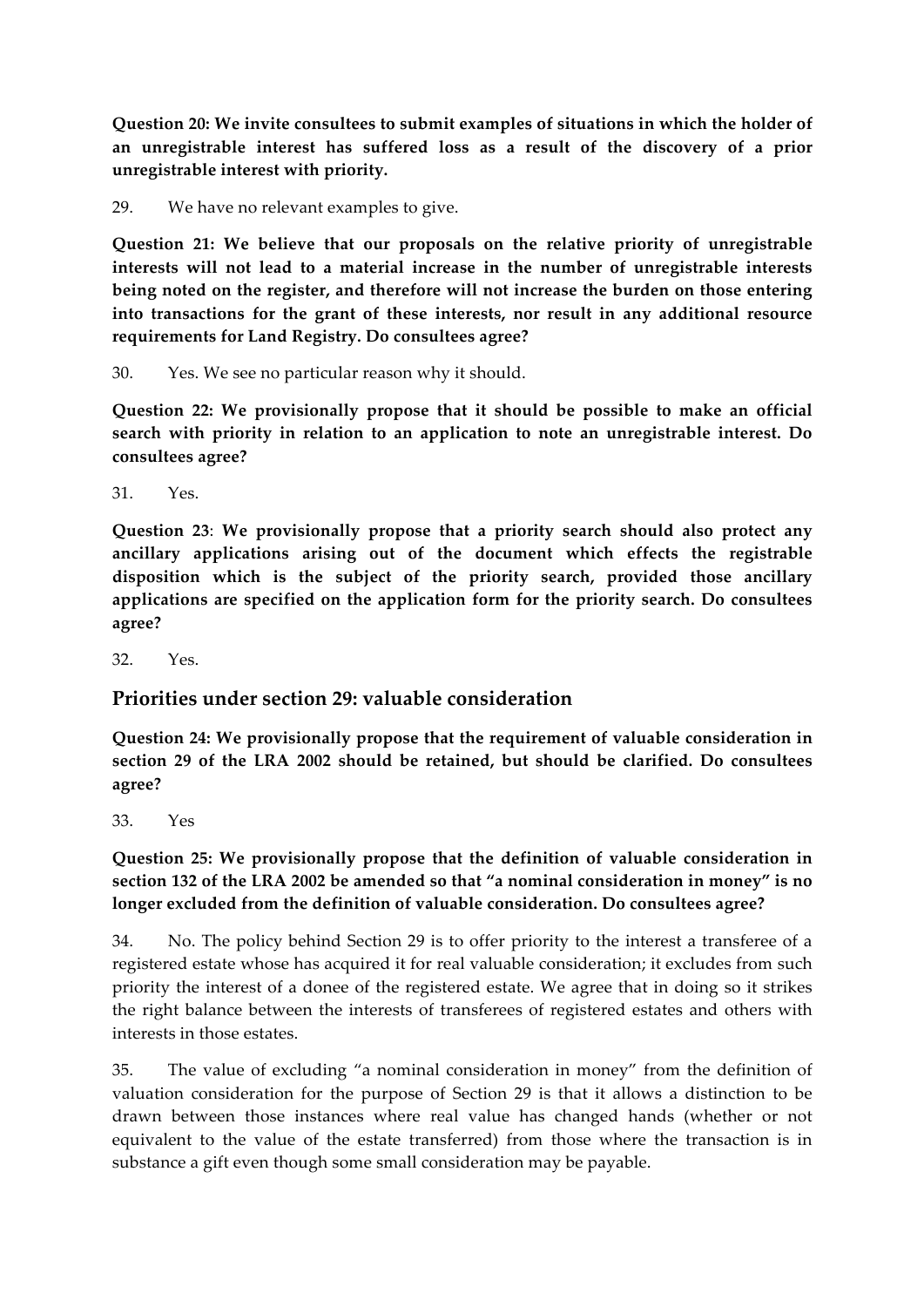36. Any rule that provides this desirable flexibility will always generate borderline cases. And it is true that there is no obvious point where valuable consideration ceases to be nominal. However, this will be a matter of fact in every case, to be decided by reference to the amount of the consideration, the value of the interest transferred and the other material circumstances.

37. Sales of assets by insolvency office-holders should not generate difficulties in practice as usually other consideration will be given where assets are sold for £1 or some other nominal amount.

38. The approach taken in *Halifax v Curry Popeck* [2008] EWHC 1692 (Ch) is only likely to be available in cases of fraud and so does not replace the valuable flexibility in the current statutory formulation.

**Question 26: We do not believe that it is necessary to make any special provision for a reverse premium in the LRA 2002. Do consultees agree? If consultees disagree, we invite consultees to share any examples of transactions for which no form of consideration is given other than the reverse premium.** 

39. We agree.

**Question 27: We provisionally propose that where an interest has a negative value, a disposition of that interest is to be regarded as being made for valuable consideration for the purposes of section 29 of the LRA 2002. Do consultees agree?**

40. Yes, if it will also have a negative value in the hands of the disponee due to disponee assuming liabilities arising from the ownership of that interest.

**Question 28: We invite consultees' views as to whether it would be beneficial to clarify the effect of a disposition for which a peppercorn is the only consideration. We invite consultees to provide examples of dispositions which may be structured in this way. If consultees agree that clarification would be beneficial, we invite consultees' views as to whether a peppercorn should engage the protection of section 29 of the LRA 2002.** 

41. We are not aware of any need for such clarification. If the only consideration is peppercorn, which is merely nominal, it would be logical for the protection of section 29 not to be engaged.

**Question 29: We invite consultees' views as to whether there are any other types of bargain, not covered above, where consultees believe that it is unclear whether the disposition is made for valuable consideration for the purposes of section 29. Please explain in each case whether it is believed that the disposition should be included within, or excluded from, the priority protection of section 29.**

#### 42. None.

**Question 30: We provisionally propose that our proposals on reform of the requirement for valuable consideration under section 29 should apply both to registrable dispositions and unregistrable interests which are noted on the register in accordance with our earlier proposals. Do consultees agree?**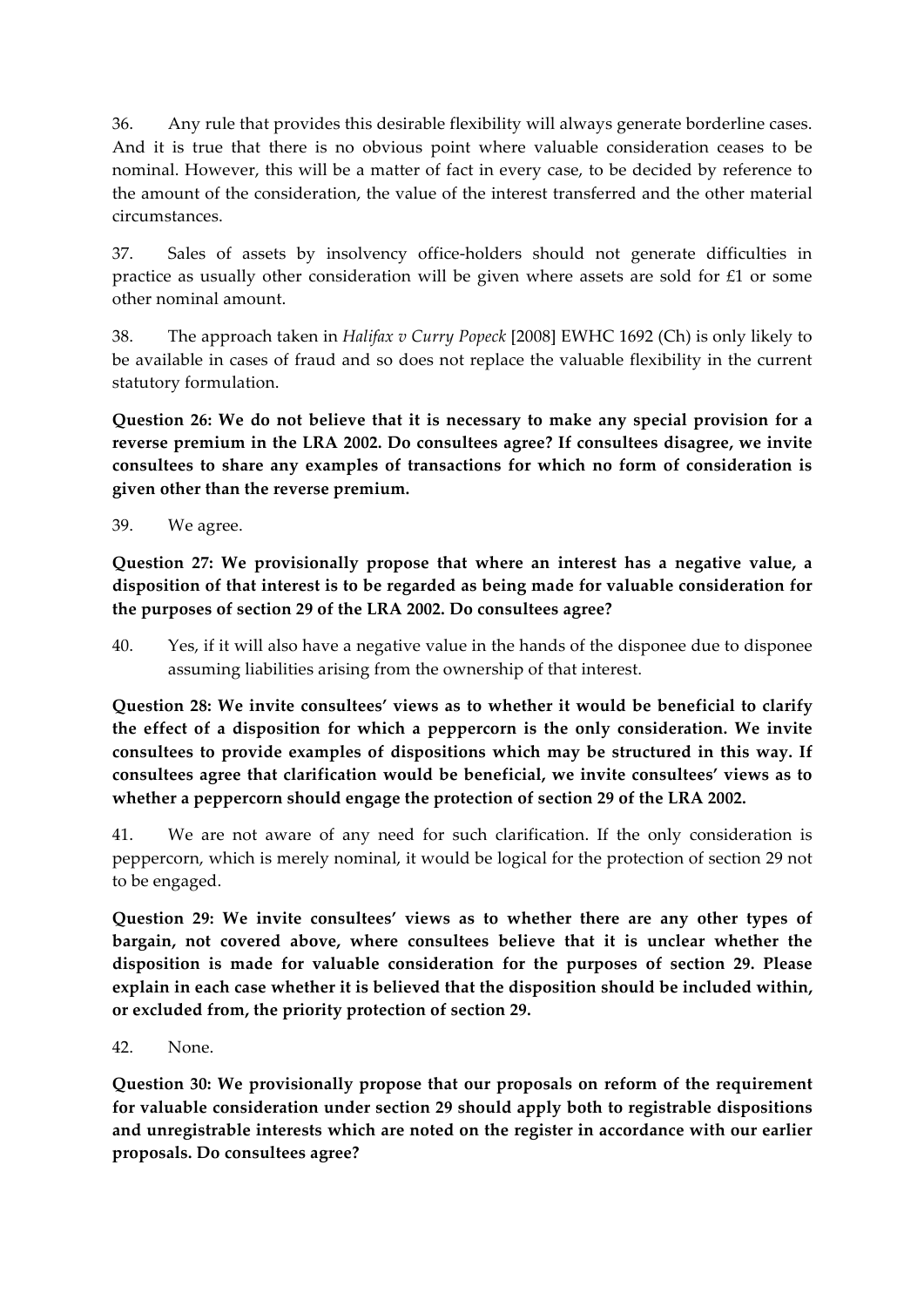43. Yes, for the sake of consistency.

**Question 31: We invite consultees' views as to whether any amendments are necessary to the definition of "valuable consideration" as it applies to section 30 of the LRA 2002**

44. We have no amendments to suggest.

**Question 32: We invite consultees' views as to whether any difficulties would arise if the proposed amendments to the meaning of valuable consideration were also to apply for the purposes of section 86 of the LRA 2002 (bankruptcy of the registered proprietor)**

45. Subject to what is said above at paragraph 35, we cannot think of any difficulties specific to section 86.

**Question 33: We believe that our proposals to clarify the meaning of "valuable consideration" for the purposes of section 29 can be applied equally to the meaning of that phrase in paragraph 5 of schedule 10 to the LRA 2002 (indemnity). Do consultees agree?**

46. Yes.

# **Priorities under section 29: postponement of interests, and the protection of unregistrable leases**

**Question 34: We provisionally propose that where a person applies for a unilateral notice in respect of an interest which was formerly overriding until 12 October 2013, and the title indicates that there has been a registered disposition of the title since that date, the applicant should be required to give reasons why the interest still binds the title. The notice will only be entered if the reasons given are not groundless. Do consultees agree?**

47. We are unconvinced by this proposal. As is acknowledged at paragraph 8.46 of the consultation paper, it has the effect of shifting the burden of proving that section 29 has not operated to the party seeking to register the notice. The applicant thus loses his opportunity to put the disponee under the registered disposition to proof that it has operated. We suggest that if this is a problem in practice, then it is likely to be a relatively short-term problem, and any prejudice to registered proprietors is more appropriately addressed by existing procedures and the potential for a claim under LRA 2002 s.77.

**Question 35: We invite consultees to provide evidence of the extent to which applications are being made for unilateral notices on registered titles where there has been an intervening disposition which engaged section 29, resulting in the postponement of the interest which is the subject of the notice to the interest under the intervening disposition.**

48. We have no evidence to give.

**Question 36: We invite consultees to provide evidence of the extent to which section 29(4) has operated to confer priority on an unregistrable lease over an interest which is protected by a priority search.**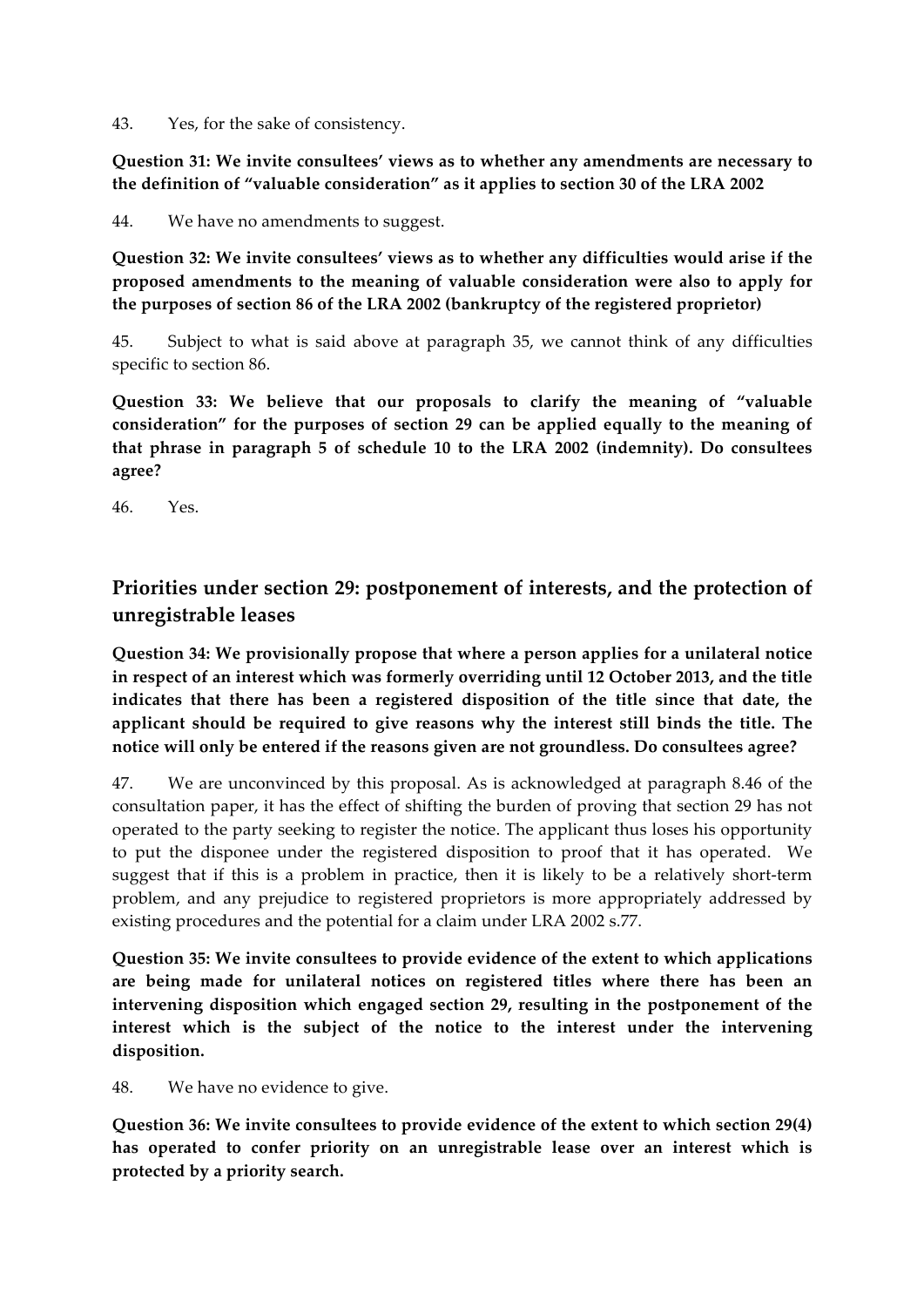49. We have no evidence to provide, but can add some general observations. We agree with the Law Commission's analysis of owner's powers, which reflects part of the court's analysis in the Redstone Mortgages case (in which one of the authors of this response appeared as counsel); and we agree with what the Law Commission's approach in paragraph 8.56 of the consultation paper.

50. Given the structure of the Land Registration legislation, it might be expected (and logical) that registration of a disposition within the period of priority granted by a priority search certificate would enable a disponee to obtain priority in s.29(4) situations as well, at least in situations in which the Supreme Court's analysis (which is essentially one of policy) in Southern Pacific applies. The Redstone Mortgages and Southern Pacific cases (and related cases) demonstrate that priority searches are – and probably should – be obtained by any intended registered chargee. The facts in at least some of the 'sale and rent back' cases demonstrate that this does not always happen, however. If this does not happen, then conveyancers who fail to request such searches may find themselves liable for the consequences.

51. On the other hand, we would express cautious agreement with the analysis in paragraphs 8.61 and 8.62, given (1) that the type of lease in question will often be a relatively informal transaction, and (2) even if it were possible for the grantee of such a lease to obtain priority protection him/herself (which it is not), the type of transaction is such that they would not be expected to consider doing so.

52. The answer in many of these cases (at least where the parties involved are acting honestly) may well be for appropriate pre-contract inquiries to be raised of both the seller and occupiers. The need for inquiries of a seller, as well as occupiers, for the purpose of ensuring priority applies in relation to other interests (see the Supreme Court decision in the Southern Pacific case at [76]). Such enquiries ought not to be onerous in practice.

53. In addition, a difficulty for a mortgagee is likely to arise in practice only if the lease is for a term which extends beyond the point at which the mortgagor defaults, or is given more secure statutory protection (e.g. where it is an assured tenancy, rather than an assured shorthold tenancy). Indeed, in many buy-to-let situations (or situations similar to this), a short assured shorthold tenancy may well be one which is permitted by the terms of the mortgage in any event.

54. As a final point, the transactions in the 'sale and rent back' cases pre-dated the regulation of such transactions by the FCA. Regulation ought to address the iniquities in those particular situations, so care needs to be taken in analysing and assessing the relevance for the future of any evidence provided in response to this question.

#### **Protection of third party rights on the register Part I: Notices**

## **Question 37: We provisionally propose that it should be possible to protect a right by one of two kinds of notice: a full notice and a summary notice. Do consultees agree?**

51. Yes, subject to what follows. There should still be two kinds of notice, one of which can be applied for by one party alone in a summary way.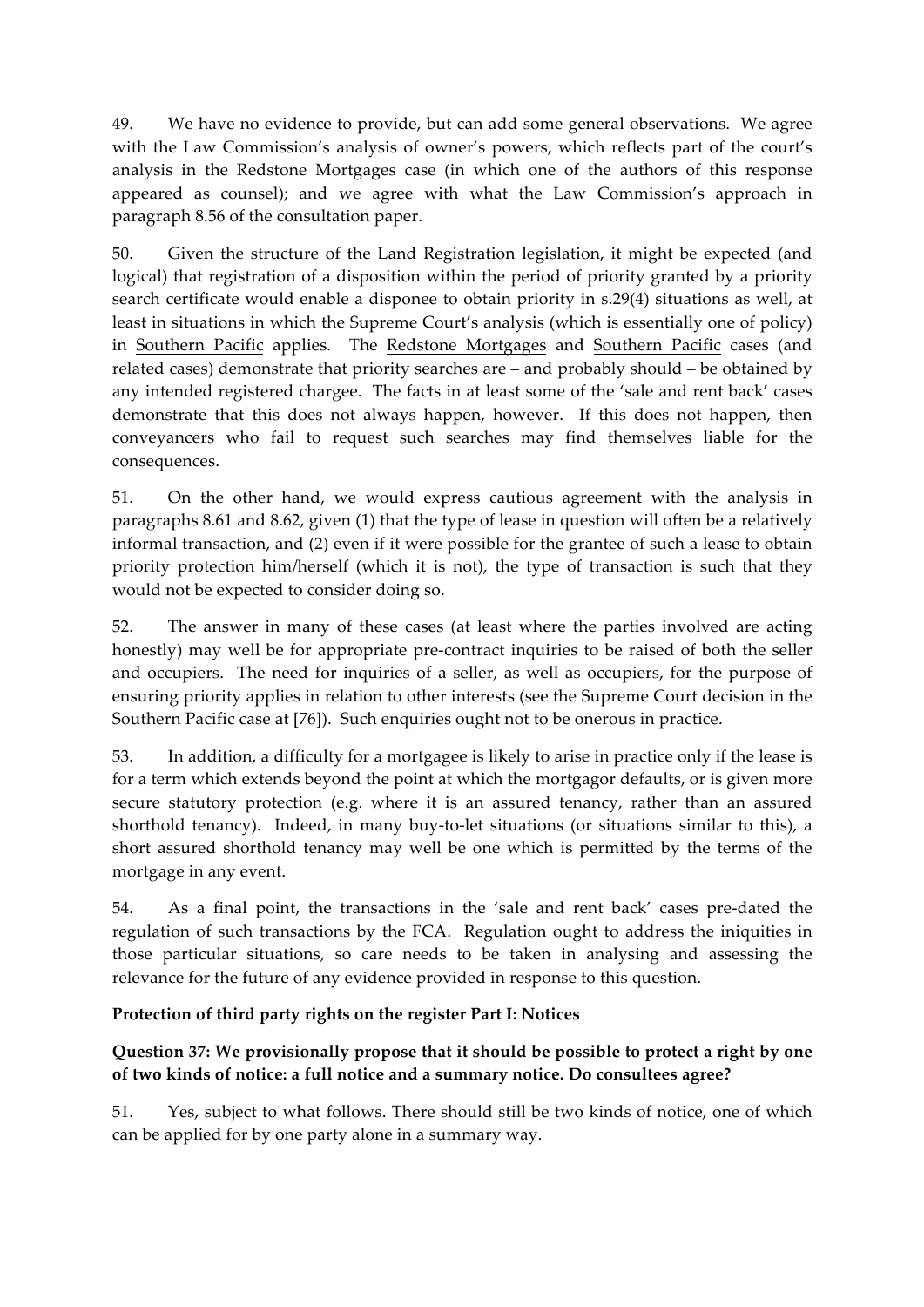**Question 38: We provisionally propose that an application for a summary notice should not need to be accompanied by any evidence to support the interest claimed. Do consultees agree?**

55. Yes.

**Question 39: We provisionally propose that, if a registered proprietor applies to cancel a summary notice, the beneficiary of the summary notice will be required to make an initial response within 15 business days (subject to an extension of up to a maximum of 30 business days). The response must demonstrate a case for the retention of the notice which is not groundless. Do consultees agree?**

56. Yes.

**Question 40: We provisionally propose that, in the event that the beneficiary submits an initial response objecting to cancellation of the notice, the beneficiary must produce evidence to satisfy the registrar of the validity of the interest claimed. Evidence must be provided within a maximum of 40 business days of the original notification of the application to cancel. Do consultees agree?**

57. Yes, subject to the answer to the next question.

**Question 41: We provisionally propose that where an application is made to cancel a unilateral notice following implementation of our reforms, the beneficiary of that notice should (following an objection to cancellation) be required to produce evidence to satisfy the registrar of the validity of the interest claimed. Do consultees agree?**

58. No. This presents too high a hurdle for the applicant for the reasons set out at paragraph 9.112 of the consultation paper. While in many cases it is likely to be reasonably clear whether a claimed interest is valid or not from the evidence presented at this stage, in other cases it will not be. For example, a right claimed by proprietary estoppel may look unpromising on paper but, after disclosure and cross-examination (which are essential elements of the fact-finding process in the Tribunal and the courts), it may become compelling. In these cases, the applicant would unfairly be left unprotected while the claimed right is established in the courts.

59. The registrar should again consider whether the fleshed out claim to the right is groundless and the notice should be maintained if it is not. The parties will then be able to attempt to settle any dispute or to resolve it through the Tribunal.

**Question 42: We provisionally propose that it should be clarified that an insolvency practitioner appointed in respect of an insolvent registered proprietor is able to apply to cancel a unilateral notice on behalf of the registered proprietor. Do consultees agree?**

60. Yes.

**Question 43: We provisionally propose that it should be clarified that attorneys acting under a power of attorney may apply to cancel a unilateral notice on behalf of a registered proprietor who is the donor of the power. Do consultees agree?**

 $61$  Yes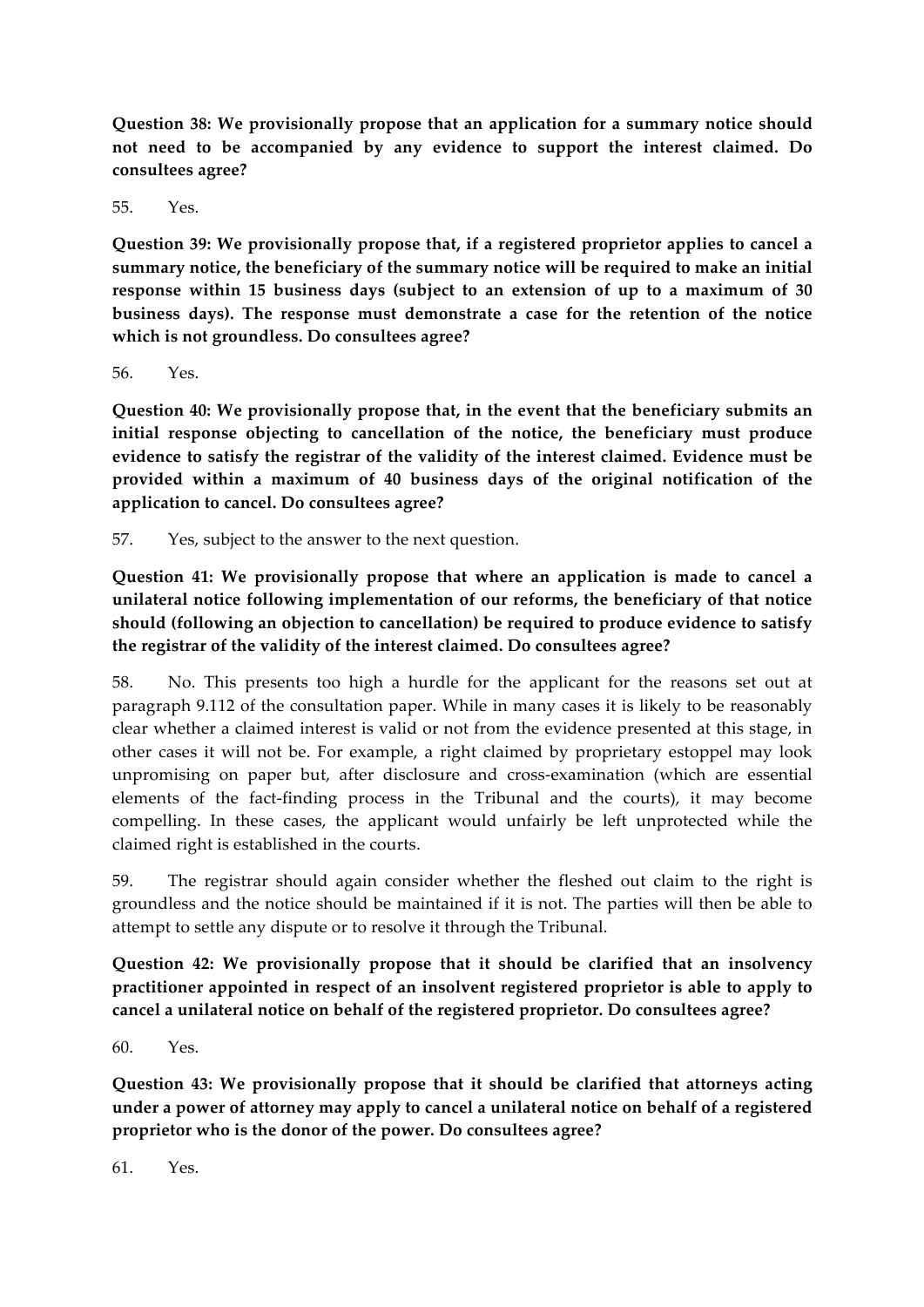### **Question 44: We invite consultees to share with us other situations in which they believe the persons who can make applications to Land Registry are unnecessarily limited.**

62. There is an argument for allowing one of a number of people who are joint proprietors of an estate, or jointly entitled to an interest in an estate, to make applications on behalf of all of them: the others may be incapable or unwilling to join in the application. There can be no prejudice to the interests of the other joint owners, as any application is only likely to benefit the estate. It is recognised however that such a facility could lead to problems in practice if the joint owners each act unilaterally but these may not be insuperable.

### **Question 45: We invite consultees' views on what benefits would accrue if an agreed notice could identify the beneficiary of that notice, in a similar way to the entries made in relation to a unilateral notice? Would there be any disadvantages to identifying the beneficiary of an agreed notice in this way?**

63. There is an obvious benefit in that the beneficiary (or at least one potential beneficiary) could be easily identified, even if this is only a starting point. We can see no significant disadvantage in allowing the beneficiaries of agreed notices to be identified, other than the potential for a proprietor making an incorrect assumption that the stated beneficiary is still the beneficiary, or is the only beneficiary. Agreed notices (to a greater degree than unilateral notices) are likely to reflect interests which may endure through many changes in beneficiary, and even increases in the numbers of beneficiaries, which may reduce the benefits of identifying the initial beneficiary; but that does not mean that there should not be at least the option of identifying the original beneficiary.

## **Question 46: If consultees support identifying the beneficiary of an agreed notice on the register, should this be mandatory or optional?**

64. It should be optional.

## **Protection of third party rights on the register Part II: Restrictions**

## **Question 47: We have provisionally formed the view that it should continue to be possible to protect contractual obligations by means of a restriction. Do consultees agree?**

65**.** Yes. There is an obvious practical benefit in allowing contractual obligations to be protected by means of a restriction, and it is our impression that restrictions are being used for this purpose to a much greater extent than was the case under the LRA 1925. However care needs to be taken in striking the right balance between securing that benefit and not cluttering the land registration system with non-proprietary rights. Consideration might be given as to how this could be achieved.

66. In many cases they would be adequately protected by a restriction that afforded them a certain amount of notice before a disposition were registered. This would allow the person with such rights either to take informal steps to ensure compliance with the contract, or to seek appropriate relief from the courts. This would have the advantage of ensuring that what happens next is decided according to the general law, rather than by the person with the contractual right being able to veto the registration of the disposition, as would be the case with a restriction requiring that person's consent to registration of a disposition. Take as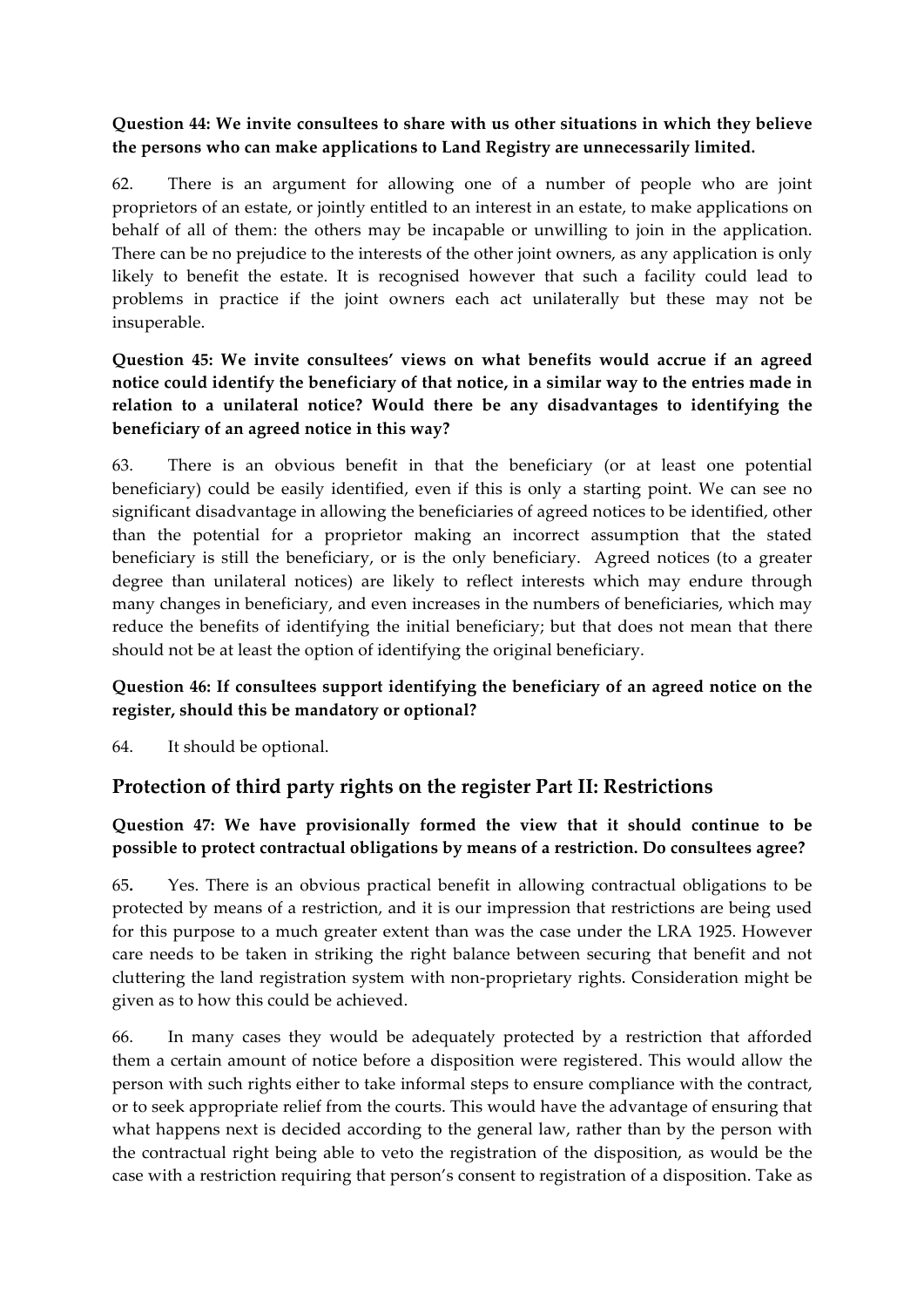an example the case where the courts would refuse that person an injunction preventing completion of the disposition by the courts on the grounds of their conduct: there is no reason why the restriction should give them any better rights than the court would grant. However we acknowledge that there may be other cases where a more restrictive form of restriction would be desirable.

### **Question 48: We invite the views of consultees as to whether there are any particular types of contractual obligation which should not be capable of protection by way of a restriction. If so, please explain why these obligations should be treated differently from other contractual obligations.**

67. One candidate is a lessee's covenant not to assign or underlet without the lessor's consent, which is not to be unreasonably withheld or refused. If the lessor's consent is unreasonably withheld or refused, the lessee is free to assign or underlet and need not apply to court for a declaration that it was unreasonable. Even though a lessee would usually seek a declaration before assigning or underletting, it is desirable that it still have the option of continuing with the transaction and leaving the lessor to challenge it.

#### **Question 49: We provisionally propose:**

- **(1) that it should continue to be possible to enter restrictions in Form K in relation to charging orders over beneficial interests; but**
- **(2) that the ability to enter restrictions should not be extended to holders of other derivative interests under trusts.**

#### **Do consultees agree?**

68. We agree that it should remain possible to protect charging orders over beneficial interests by means of a restriction. See the answer below in relation to Form K. We agree that it should not be possible to enter restrictions to protect derivative interests under trusts.

### **Question 50: We provisionally propose that it should be made clear that a court may order the entry of a restriction to protect a charging order relating to an interest under a trust, but that such a restriction must be in Form K. Do consultees agree?**

69. We agree that it should be made clear that a court may order the entry of a restriction to protect a charging order relating to an interest under a trust. But we think that serious consideration should be given to allowing a restriction that offers the charging-order creditor greater protection than Form K; we recognise that there are arguments either way on this though.

70**.** Form K is adequate to inform charging-order creditors that the charged beneficial interest is about to be overreached and that they should now make their claim to the proceeds of sale. But this is inadequate protection for the creditors' interests in this context. The context is necessarily one where the debtor and creditor have been engaged in hostile litigation and the judgment has gone unsatisfied. The creditor may be concerned that the debtor will try to avoid paying the judgment debt. There are two particular risks for the creditor: the debtor may dispose of the proceeds of sale before accounting to the creditor;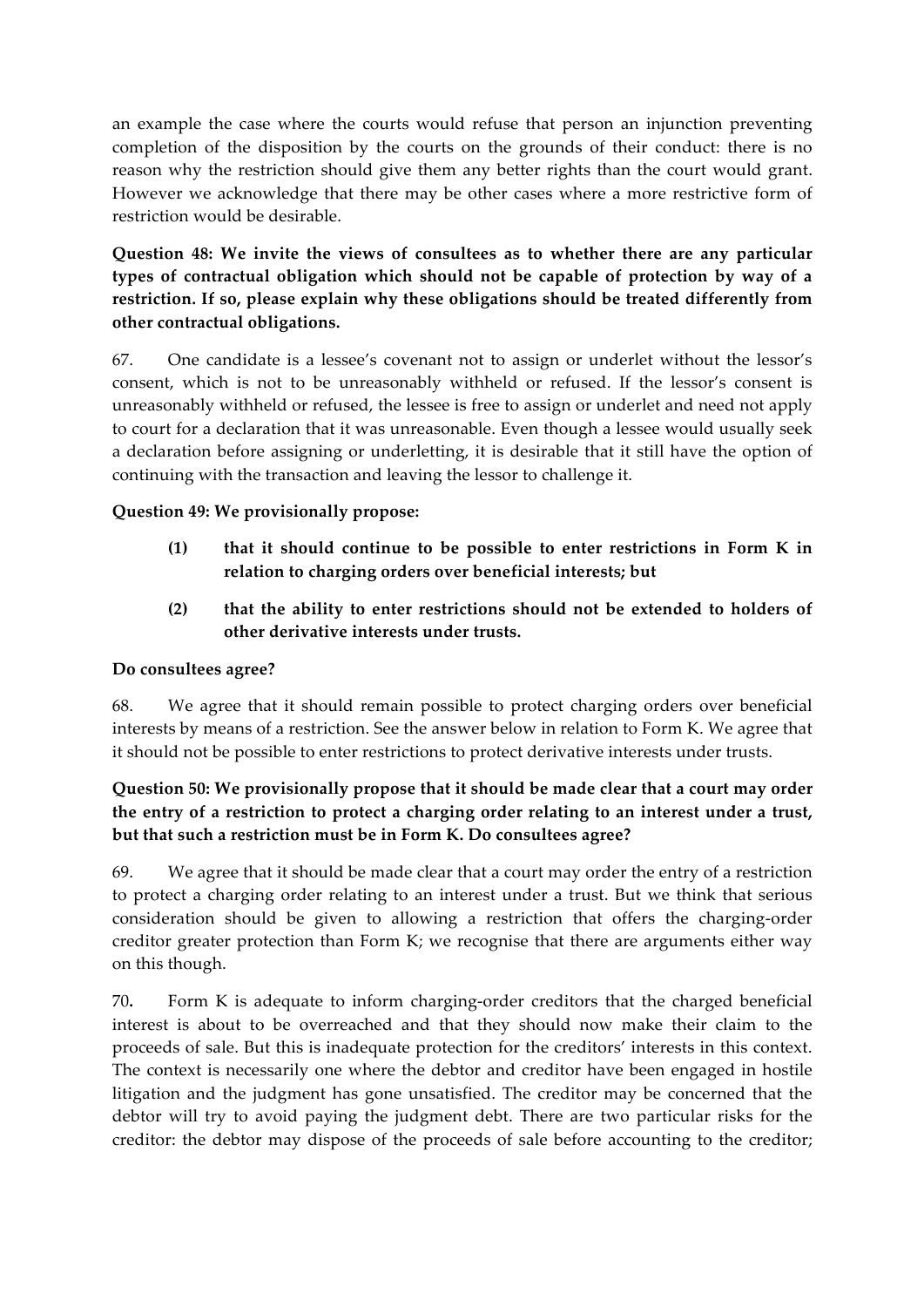and, if the debt is greater than the value to be realised by the sale, the debtor may dispose of the interest at an undervalue, particularly in a collusive sale to a connected party.

71. A creditor with a charging order over the legal estate, and whose charging order is protected by a notice, is protected from these risks. The fact that the charging order will not lose priority to a disponee unless discharged means that the creditor can secure payment through the conveyancing process and, if the debt exceeds the consideration, he or she can refuse provide the necessary discharge. In contrast, Form K offers no protection at all against these risks. It may be true that charging-order creditors may have other remedies in these cases but these will involve them in further litigation and bring further uncertainty and legal expenditure that may never be recovered. This seems unfair.

72. There are a variety of means by which the charging-order creditor's interests could be protected in these cases. One example is a restriction in similar form to Form AA, which is used to protect property subject to a freezing injunction. This allows a disposition to be registered only with the consent of the party who obtained the injunction or with the consent of the court.

73. This would allow a charging-order creditor to have enough control over the transaction to ensure that it receives the proceeds realised by the sale of the charged share in the property and yet it would allow a trustee of the land to apply to court for an order permitting the sale on the proposed terms if the creditor were behaving unreasonably (under Section 14 of TLATA). Although this is anomalous, and provides the creditor with a partial "stranglehold" over the registered estate, it might be thought a reasonable solution to this practical problem.

74. However we recognise that the reasonableness of this solution depends on the charging-order creditor behaving reasonably. There is potential for unfairness if the creditor behaves unreasonably, particularly if the party intending to sell cannot afford to go to court for an order permitting the sale. For this reason, we invite the Law Commission to consider the responses of those most likely to be affected by these matters.

## **Overriding interests**

**Question 51: We believe that it should continue to be possible for an estate contract to be protected as an overriding interest where the beneficiary of the contract is in actual occupation. Do consultees agree?**

75. Yes.

**Question 52: We believe that the fact that the benefit of an interest has been registered should not preclude that interest from being an "unregistered interest" (and so overriding) for the purposes of schedules 1 and 3 to the LRA 2002. Do consultees agree?**

76. Yes.

**Question 53: We invite consultees' views as to whether section 29(3) of the LRA 2002 serves a useful purpose and should be retained.**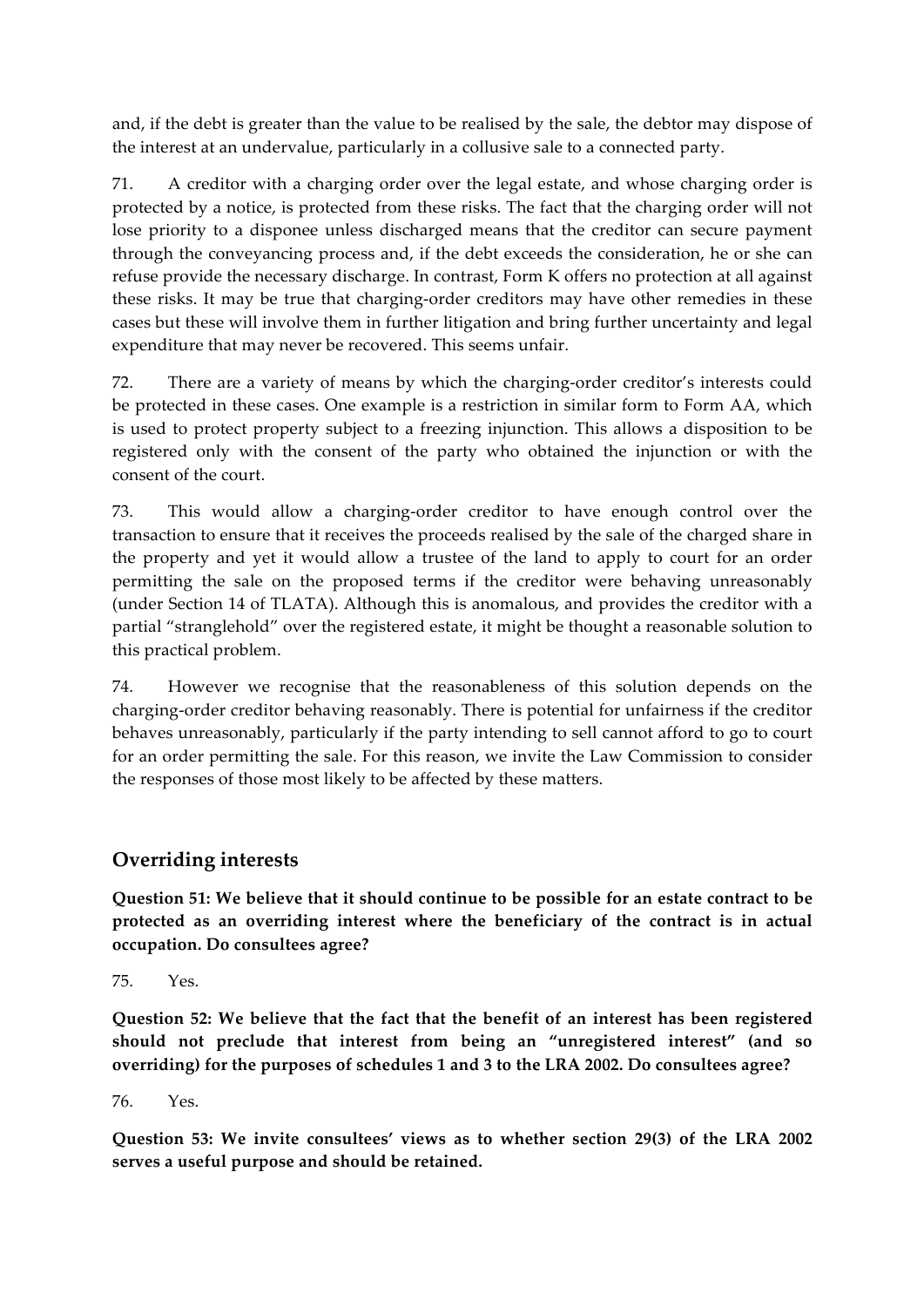77. We do not have a strong view about this, but on balance would favour its repeal.

#### **Question 54: We invite consultees to provide examples of situations where section 29(3) has either created a problem in practice, or conversely performed a useful function.**

78. We can give only one example. The details are confidential, so we can describe it only in general terms. The situation involved poor practice some years ago by conveyancers and by the Land Registry when registering a notice under LRA 1925, which gave rise to doubt as to whether a particular right was protected by that notice. The existence of s.29(3) had the result that the beneficiary might have been forced to defend the applicability of the notice, even if it believed that it did not protect the right in question (which would, instead, have been an overriding interest), in order to avoid the risk of losing any protection for that right. Had the beneficiary not been in receipt of legal advice, it could well have been caught out.

#### **Question 55: We invite consultees' views as to whether any transitional provisions are necessary in the event of the abolition of section 29(3).**

79. We do not see the need for any transitional provisions. Conveyancers should be aware of the change and when it takes effect from. Purchasers will still make the usual enquiries of occupiers.

## **Lease variations and registration**

**Question 56: We provisionally propose that express provision should be made to permit the recording of a variation of a lease on either the landlord's registered title, or the tenant's registered title, or both. Do consultees agree?**

80. Yes, provided it is voluntary.

**Question 57: We invite the views of consultees as to whether express provision should be made to permit the recording of any other documents which are ancillary to a lease on either the landlord's registered title, or the tenant's registered title, or both.**

81. Yes, although we do not see a strong need for this. This kind of material should be revealed by the ordinary conveyancing process but it is desirable, provided the Land Registry has sufficient resources to deal with it.

#### **Question 58: We invite the views of consultees on the severity and extent of problems with the Landlord and Tenant (Covenants) Act 1995. We invite consultees to provide evidence in support of their views.**

82. With the exception of one issue, we do not offer any views on this at this stage but would wish to respond to any consultation on the 1995 Act. The exception concerns the issues raised in the Briefing Note to the Secretary of State for Communities and Local Government, dated 18 May 2016, prepared by the Property Litigation Association, and available on its website: http://www.pla.org.uk/images/uploads/library\_documents/PLA\_- \_Briefing\_Note\_on\_Landlord\_and\_Tenant\_%28Covenants%29\_Act\_to\_DCLG\_-

\_May\_2016.pdf. We share the concerns expressed, which in our experience are creating real,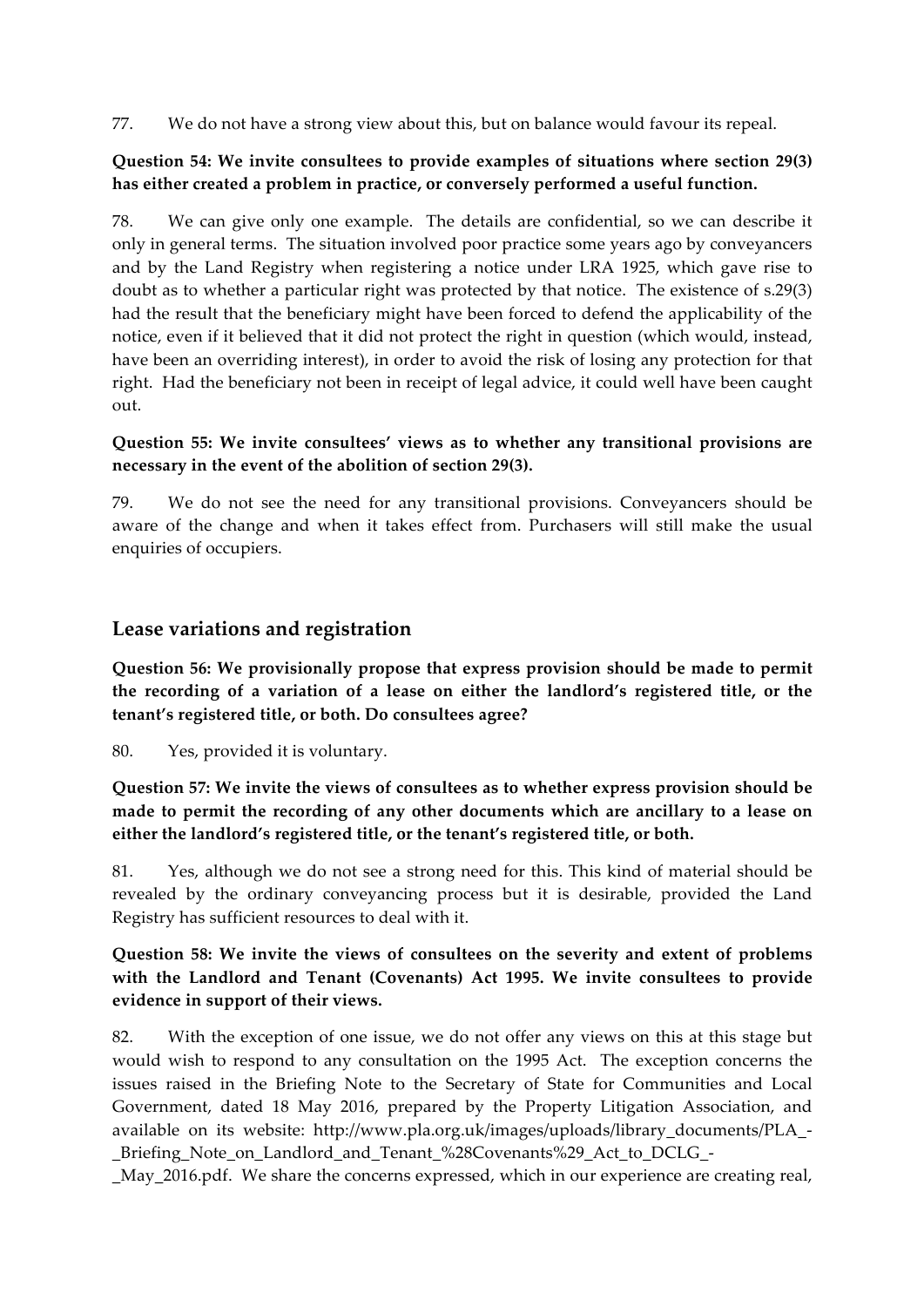practical difficulties for commercial landlords and tenants, for the reasons explained in the Briefing Note.

## **Alteration and rectification of the register**

**Question 59: We provisionally propose that the ability of a person to seek alteration or rectification of the register to correct a mistake should not be capable of being an overriding interest pursuant to paragraph 2 of schedule 3 to the LRA 2002. Do consultees agree?**

83. Yes. Otherwise arbitrary results follow that are hard to justify as a matter of principle.

**Question 60: We provisionally propose that a chargee who has been registered by mistake, or the chargee of a registered proprietor who has been registered by mistake, should not be able to oppose rectification of the register so as to correct that mistake by removing its charge. Do consultees agree?**

84. Yes. However, on a related point, we add there is potential for unfairness in the way that Section 131(2) of the LRA would operate if a mortgagee in possession has let the property, e.g. under the statutory powers of leasing, for a short term (which cannot, thus, give the lessee a registered title which the lessee could defend in its own interests). In that case, the lessee's landlord will be the mortgagee and the lessee's possession would be deemed to be the mortgagee's possession. If, under the proposal, the mortgagee would not be entitled to oppose the application for rectification, then that could be unfair on the lessee, who will lose its right to possession of the property. That unfairness might be cured, however, if the proposal applied only to those situations in which a mortgagee is not in possession under the rules in s.131(2).

**Question 61: We provisionally propose that where the proprietor of a registered estate has been removed or omitted from the register by mistake, the proprietor should be restored to the register if he or she is in possession of the land, save in exceptional circumstances. Do consultees agree?**

85. Yes.

### **Question 62: We provisionally propose that a successor in title to that proprietor should be restored to the register if he or she took over possession of the land, save where there are exceptional circumstances. Do consultees agree?**

86. Yes, although consideration should be given to providing this protection only to involuntary transferees of that proprietor. In practical terms the transfer is only likely to happen by involuntary means or if the transferee has failed to make proper enquiries (at least by checking the register). Such a transferee deserves less sympathy than the original proprietor and it may be desirable to allow such cases to be considered in a more balanced way.

#### **Question 63: We provisionally propose that:**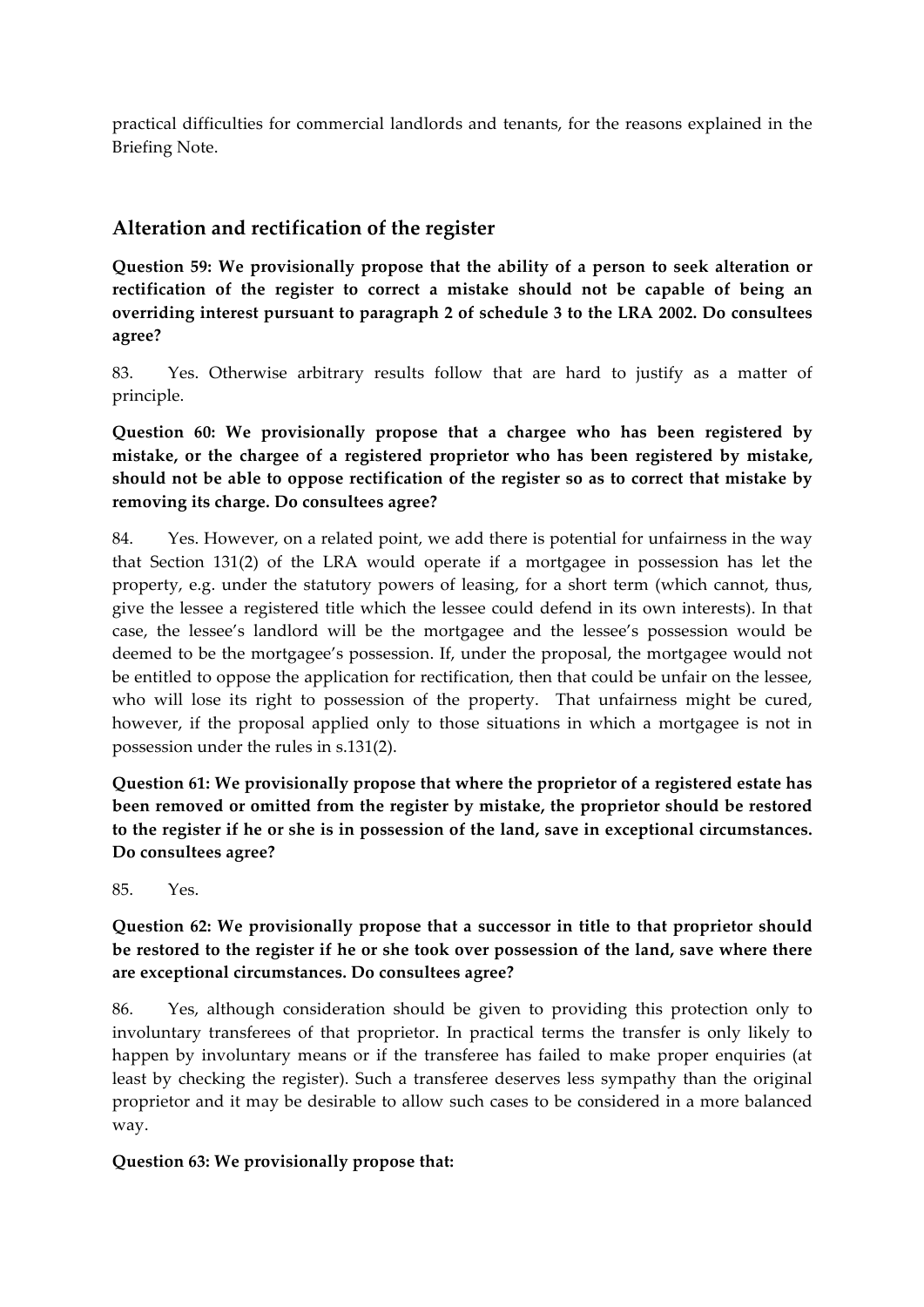- **(1) The protection afforded to the proprietor of a registered estate who has been removed or omitted from the register by mistake should not be confined to when he or she is personally in possession, but should apply where a proprietor would be considered a proprietor in possession within section 131 of the LRA 2002.**
- **(2) The protection afforded to the proprietor of a registered estate who has been removed or omitted from the register by mistake should not be confined to situations where his or her possession of the land has been continuous, as long as he or she is the proprietor in possession when schedule 4 is applied.**

**Do consultees agree?**

87. Yes, we agree with both proposals.

**Question 64**: **We provisionally propose that the register should not be rectified to correct a mistake so as to prejudice the registered proprietor who is in possession of the land without that proprietor's consent, except where:**

- **(1) the registered proprietor caused or contributed to the mistake by fraud or lack of proper care; or**
- **(2) less than ten years have passed since the original mistake and it would be unjust not to rectify the register.**

**Do consultees agree?**

88. Yes, we agree with both proposals

**Question 65: We provisionally propose that after ten years from the mistaken removal of the former registered proprietor from the register, the register should not be rectified to correct the mistake so as to prejudice the new registered proprietor even where that proprietor is not in possession of the land. Exceptions should be provided only for where the new registered proprietor consents to the rectification or where he or she caused or contributed to the mistake by fraud or lack of proper care. Do consultees agree?** 

89. Yes, on the assumption that this will not apply if the former proprietor is in possession of the land.

### **Question 66: We provisionally propose that the period of time after which the register becomes final should be ten years. Do consultees agree?**

90. We would prefer for the period to be 12 years, on the basis that the limitation period for bringing an action for possession of land is widely known, but we recognise that there is no principled reason why the periods should be the same.

**Question 67: We provisionally propose the following:**

**Cases of double registration should be resolved through the application of our proposals in respect of indefeasibility. Therefore, in a case of double registration, a claim to adverse possession should not be possible.**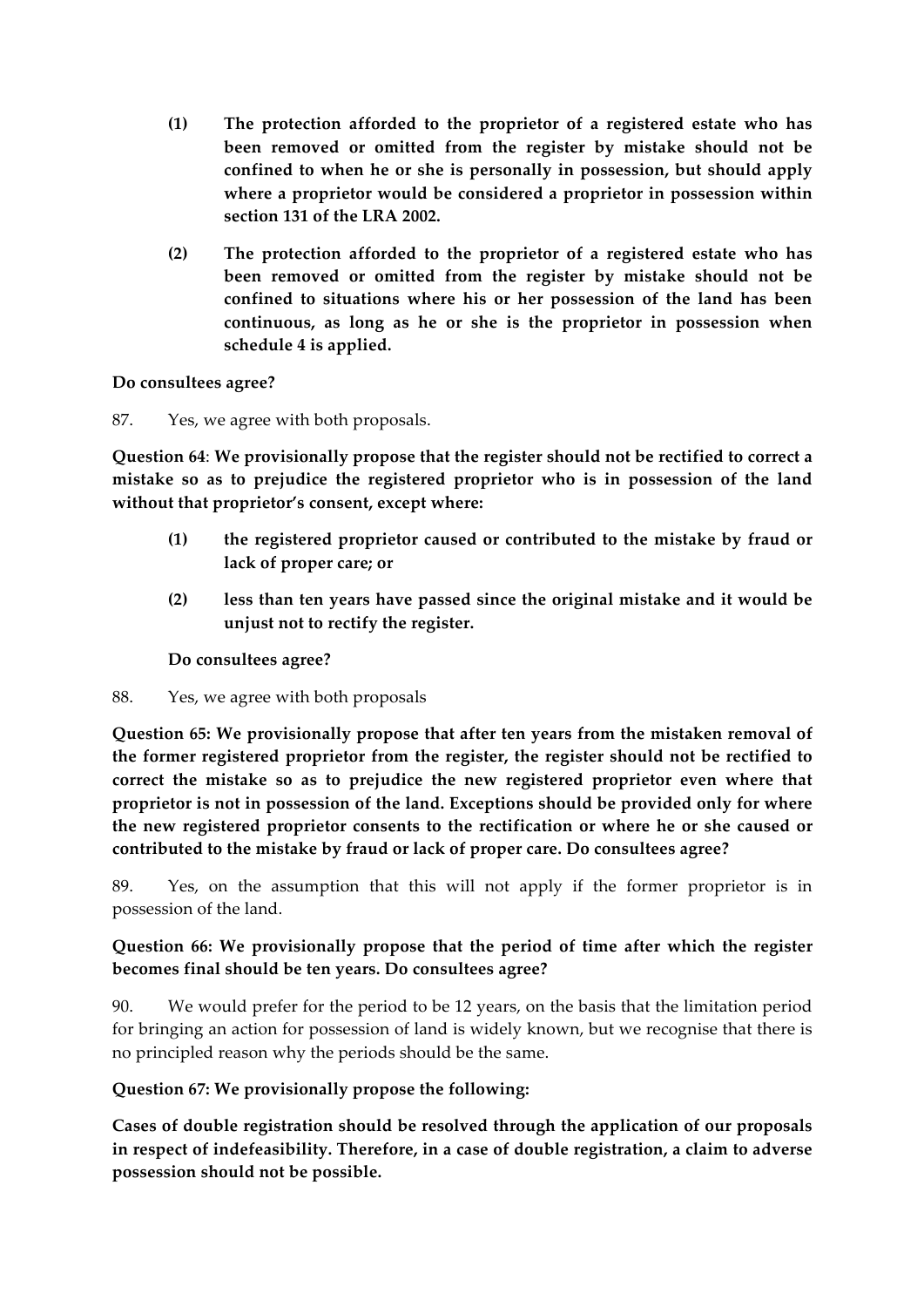**Where as a result of the operation of the long stop a double registration remains on the register, the party who does not benefit from the long stop should have their title amended accordingly to remove the double registration. The party whose title is amended in such circumstances should be entitled to an indemnity.**

**Do consultees agree?**

 $91$   $Y_{PS}$ 

**Question 68**: **We provisionally propose that section 29 should be subject to schedule 4. This means that where, through a mistake, a derivative interest has been omitted or removed from the register, the holder of the interest should be able to apply for alteration or rectification of the register to have the priority of the interest over the registered proprietor restored. The outcome of the application should be determined by the same principles that apply when the application for alteration or rectification relates to the title to the estate, including the operation of the long stop. Do consultees agree?**

92. Yes.

**Question 69**: **We provisionally propose that, where the application for alteration or rectification relates to a derivative interest, the ten year long stop on alteration of the register should run from the time that, as a result of the mistake, the holder of the derivative interest lost priority, not from the time of the mistake. Do consultees agree?**

93. Yes.

**Question 70: We provisionally propose that section 11 should be subject to schedule 4. This means that where, through a mistake, a derivative interest has been omitted from the register, the holder of the interest should be able to apply for alteration or rectification of the register to have the priority of the interest over the registered proprietor restored. The outcome of the application should be determined by the same principles that apply when the application for alteration or rectification relates to the title to the estate, including the operation of the long stop. Do consultees agree?**

94. Yes.

**Question 71: We provisionally propose that where a first registered proprietor was bound by an interest through the operation of priority rules in unregistered land, but obtains priority over the interest on registration as a result of section 11, no indemnity should be payable on rectification of the register to include the interest at a time when the estate is still vested in the first registered proprietor. Do consultees agree?**

95. Yes.

**Question 72: We provisionally propose that alteration or rectification of the register should not be possible in respect of an interest that ceased to be overriding on 13 October 2013, where first registration or a registered disposition of the affected estate takes place on or after that date. An exception should be made, however, where on first registration Land Registry omitted a notice in relation to that interest that should have been entered under rule 35 of the LRR 2003, or overlooked a caution against registration. Do consultees agree?**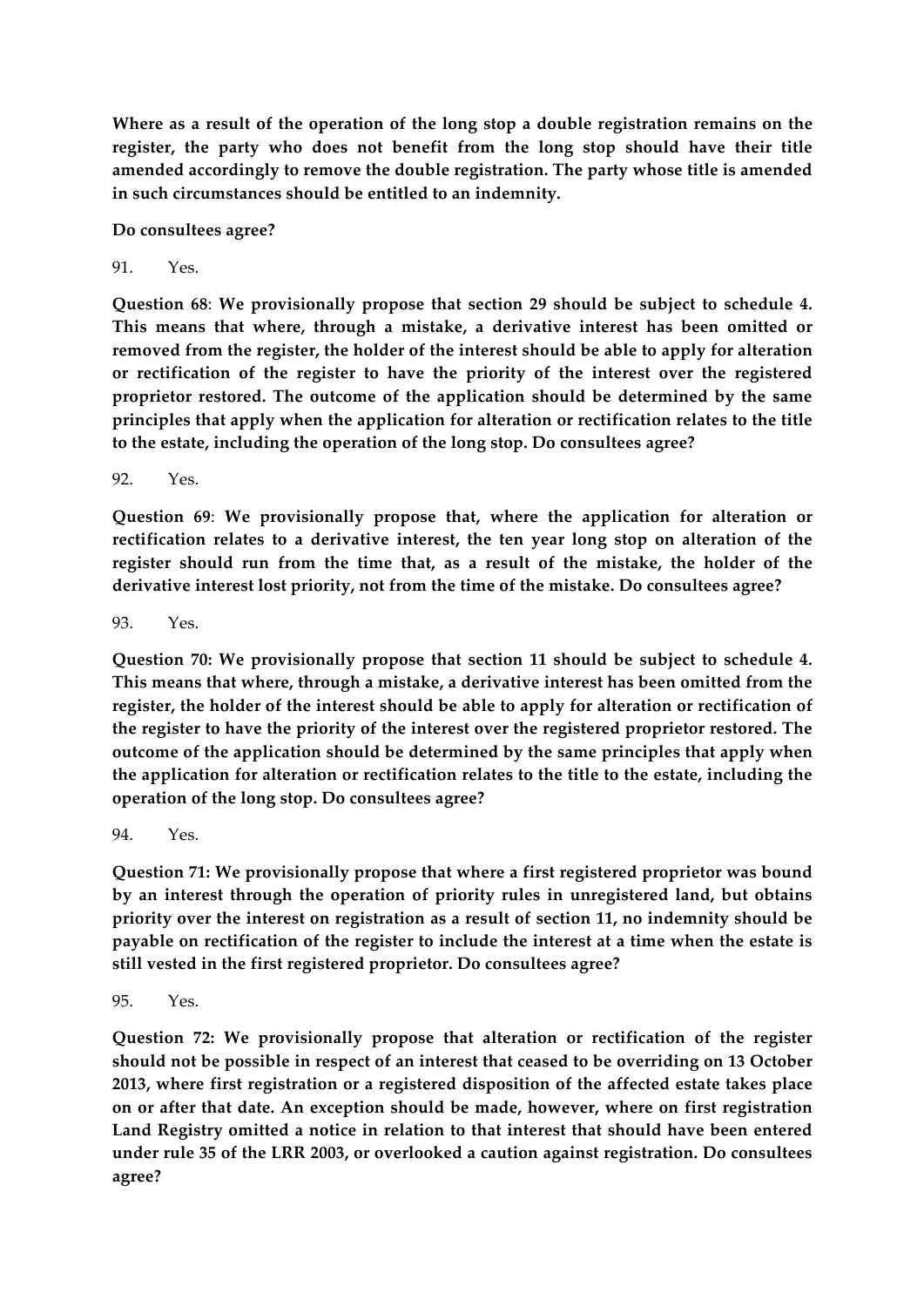96. Yes.

### **Question 73: We provisionally propose that in the case of competing derivative interests, rectification should operate retrospectively. Do consultees agree?**

97. Yes, we agree. However consideration should be given to how to deal with any difficulties that may arise out of what the parties have done in the period between the making of the mistake and the rectification. If changes have been made to the property in that period, or its condition has been allowed to deteriorate, there is the potential for a dispute between the owners of the two interests. At the moment there is nothing to provide the answer to the question of whether one is liable to the other for such matters. It is also possible that circumstances might occur which would give rise in equity to an estoppel, and we suggest that any final proposals should cater for this possibility (which could be through the application of the "exceptional circumstances" exception).

**Question 74: We invite consultees to share with us any practical difficulties that consultees have experienced following the decision in** *Gold Harp***.**

98. We have no evidence to give.

## **Indemnity**

**Q75 We invite consultees' views as to whether there should be a cap on the indemnity that can be paid to a claimant following rectification of the register (or where rectification is available but is not ordered), except where the mistake that leads to rectification is attributable to fault by Land Registry.**

99. It is our strong view that there should not be a cap on the indemnity that can be paid to a claimant following rectification of the register (or where it is available and not ordered). Such a cap would breach the fundamental structure of the land registration system.

100. Furthermore, it may not be possible to replace the protection currently afforded by the uncapped indemnity by private insurance. Even if satisfactory insurance were available, it is only likely to be taken out when someone acquires a registered estate, and then only if that person can afford it. In practice a large number of proprietors are likely to remain uninsured. And it is those who are most at risk of fraud – e.g. the elderly – who are most likely not to have insurance.

101. If a cap were imposed on the indemnity scheme, then it would have to be considered whether the alteration and rectification provisions would need to be changed. Instinctively, whether a party will be fully compensated in the event of a rectification will affect the justice of whether it should be ordered in the first place. While the question of whether one party is insured or not would not usually affect the outcome of litigation between them and someone else, it is hard to ignore the fact that some people may not have been in a position to insure themselves against property fraud.

**Question 76: We invite consultees' views as to the level at which any cap should be set.**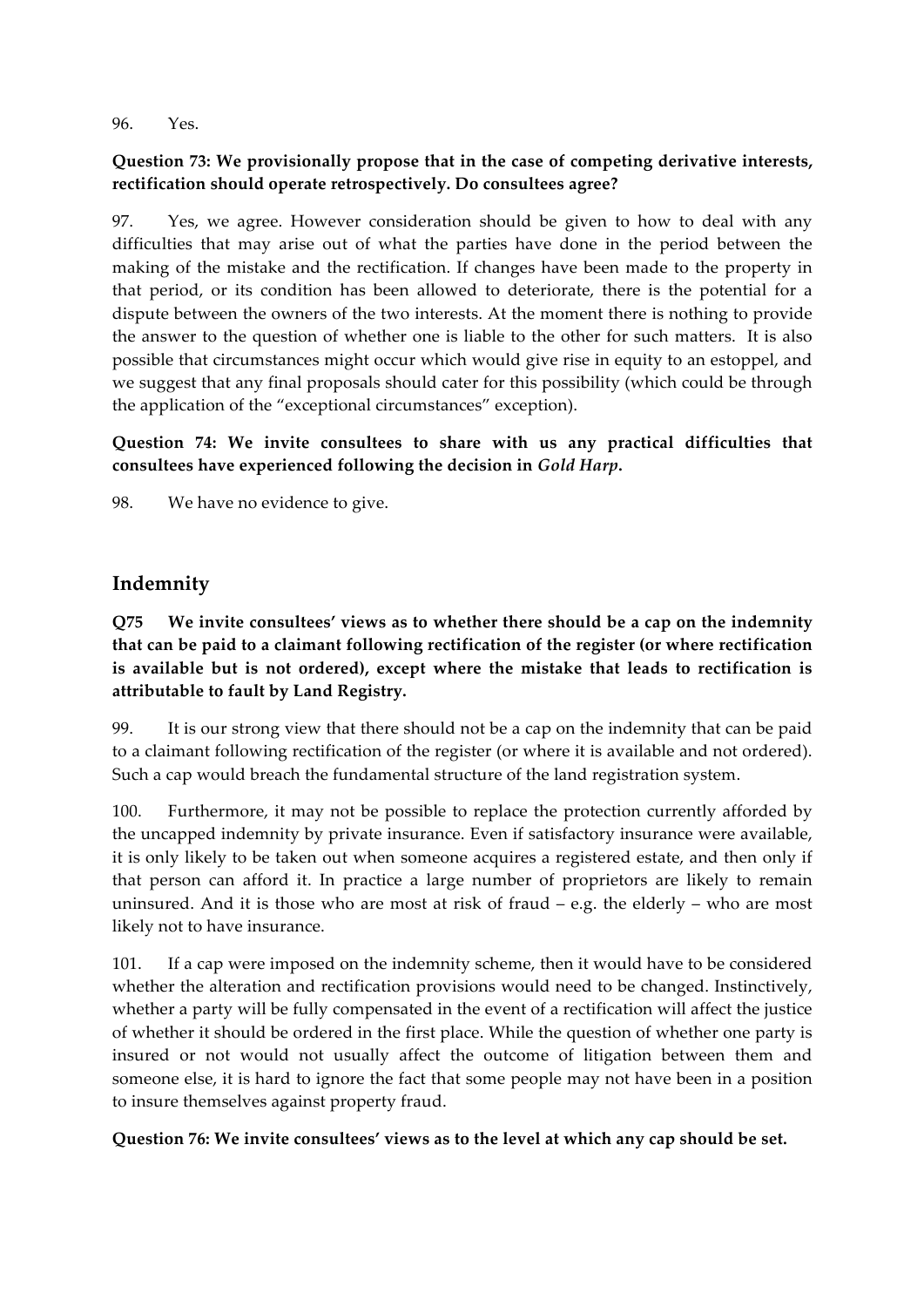102. There should be no cap. But, if there were one, it should be set at a level above the value of most residential properties in the country, including in London and South-East of England, as it would be unreasonable to expect homeowners to insure against fraud. It is recognised that a cap at that level may not make a material difference to the cost of providing the indemnity.

**Question 77: We invite consultees' views as to whether conveyancers should be required to make a declaration on Land Registry's forms to the effect that they have taken sufficient steps to satisfy themselves that documents relating to the application are genuine.**

103. We agree with this proposal.

**Question 78: We invite consultees' views on the following issues.**

**(1) Should there be a general statutory tort imposing a duty to take reasonable care in respect of the granting of deeds intended to be registered and applications made to Land Registry, as a supplement to the existing statutory rights of recourse?** 

**(2) Should any statutory tort be imposed on all those who grant deeds intended to be registered and make applications to Land Registry, or are there any categories of person (for example individuals) who should be excluded?**

**(3) Other than confining a statutory tort to a duty to take** *reasonable* **care, are there any exclusions or restrictions that should apply to the scope of the tort?**

104. We have serious reservations about this proposal. We consider that Land Registry's position will be adequately protected by the statutory tort proposed in Q79 below in most cases. We do not understand what a duty to take care "in respect of the granting of deeds" amounts to, nor what mischief it is directed at. There is no reason why grantors of deeds should be subject to any duty to Land Registry when dealing with their own property. If the role of the duty of care is to provide a right of action against those who forge deeds, then it should expressly say so. The duty of the conveyancer would in the ordinary case amount to a duty to take reasonable care to verify that grantor of the deed is the person who is entitled to deal with that property: that is adequately provided for in the proposal below. We are concerned that an unnecessarily wide statutory duty could lead to unintended consequences.

105. We also have deep reservations about the right to an indemnity being limited where the claimant has a right of action against his or her conveyancer. The great advantage of the indemnity scheme is that it is simple and risk-free in its application. The claimant's remedy will usually be clear to see and available reasonably quickly, subject to quantification. However, that is not the case if the claimant must embark on what may be difficult and protracted litigation against his or her conveyancer in order to achieve full compensation.

**Question 79: We invite consultees' views on whether, as an alternative to a general statutory tort, there should be a specific statutory tort imposing a duty of care in respect of verifying identity.**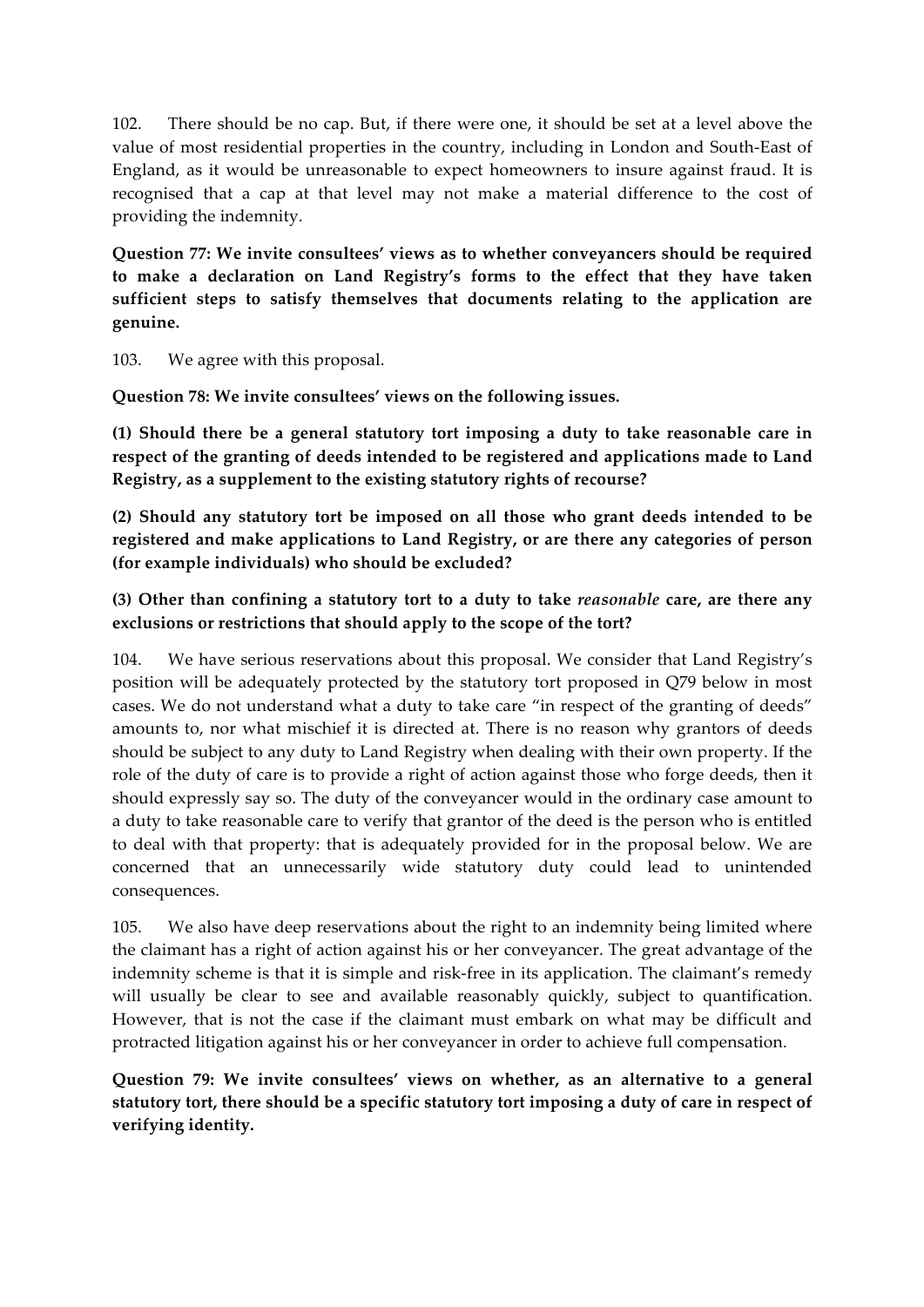106. This is preferable to the general statutory tort for the reasons given in the answer above.

**Question 80: We invite consultees to share their experience of any difficulties they have experienced with current requirements in respect of verifying identity and whether they consider that the requirements could usefully be rationalised.**

107. We do not have any such experience.

**Question 81: We invite consultees' views as to whether, in principle, Land Registry's powers in respect of identity checks should be enhanced to enable the registrar, through Directions, to provide mandatory requirements in respect of identity verification, including provision for electronic verification of identity and sub-delegation.**

108. We have no strong views on this, but would mention that in the case of incorporated bodies, the process of identification and confirmation of authority is more complex than that discussed in the consultation paper, which relates only to individuals.

**Question 82: We invite consultees to provide evidence as to the significance of the indemnity scheme in lending decisions (in the residential and commercial sectors) and of the potential repercussions of reforms that limit its availability to lenders.**

109. We have no evidence to offer.

**Question 83: We invite consultees' views on whether the ability of mortgagees to obtain an indemnity should be limited to claims arising from mortgages granted on the basis of a mistake already contained in the register.**

110. We do not express a view on the policy question that lies behind this proposal. However, we observe that not every mortgagee is a bank and so the justification that a mortgagee is best placed to avoid or carry the commercial risks of identity fraud will not apply in every case. We wonder whether, if the other proposals in this chapter are accepted, the savings justify the consequences for non-commercial mortgagees.

**Question 84: We invite consultees' views on whether the entitlement of mortgagees to obtain an indemnity should be subject to compliance with a statutory duty to take reasonable care to verify the identity of the mortgagor.**

111. We do not see the need for this proposal given paragraph 5 of Schedule 8 to the LRA.

**Question 85**: **We invite consultees to provide evidence in respect of the following issues:**

**(1) the incidence in practice of questions concerning the limitation period applicable to indemnity claims; and**

**(2) how their practice has been affected by questions concerning the limitation period applicable to indemnity claims.**

112. We have no relevant evidence to give on these matters.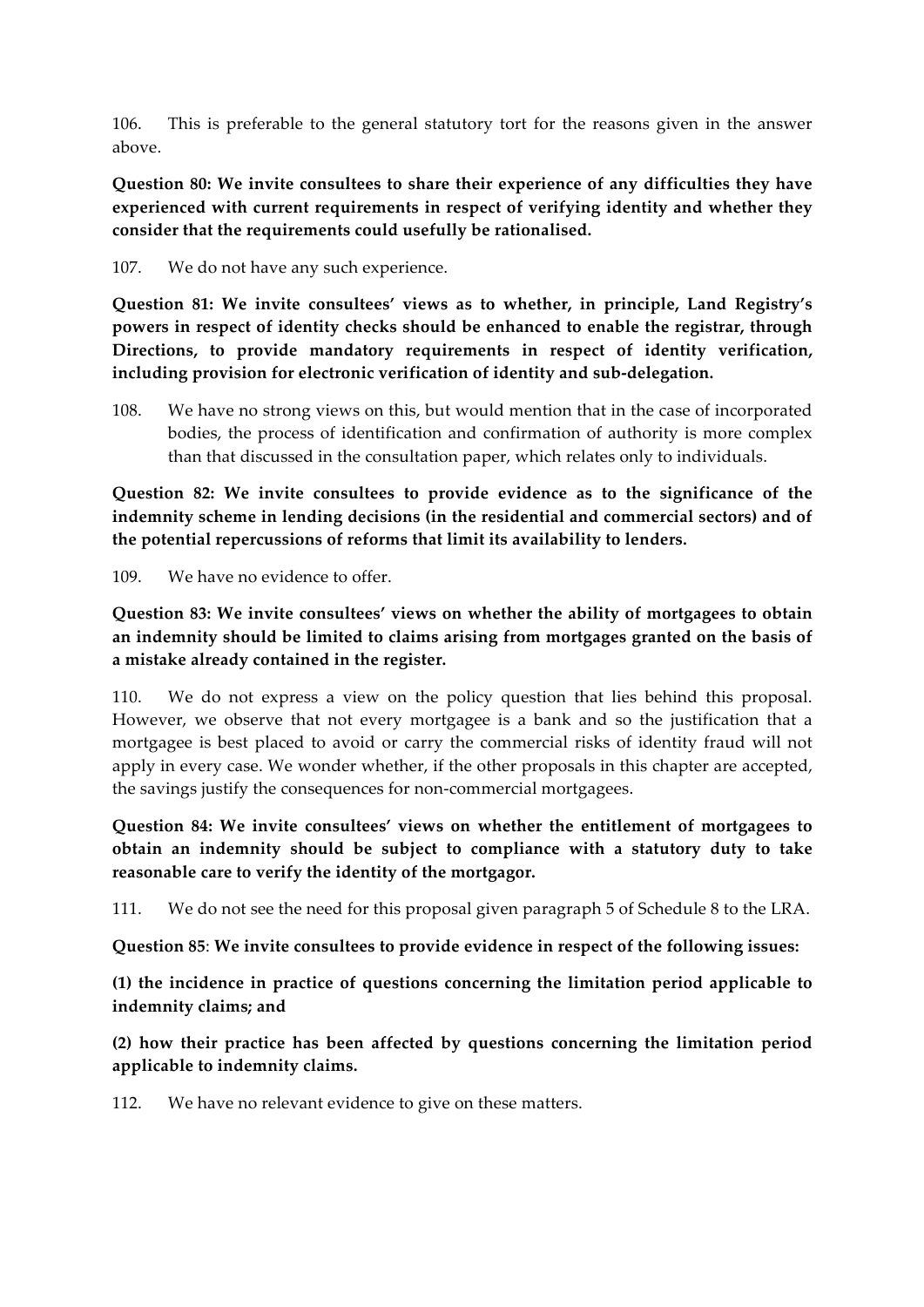Q**uestion 86: We provisionally propose that for indemnity claims under schedule 8, paragraph 1(a) and (b) the limitation period should start to run on the date of the decision as to rectification. Do consultees agree?**

113. Yes.

**Question 87: We provisionally propose that for indemnity claims under schedule 8 paragraph 1(c) to (h) the limitation period should start to run when the claimant knows, or but for their own default would have known of the claim. Do consultees agree?**

114. Yes.

**Question 88: We provisionally propose that the registrar's rights of recourse under schedule 8, paragraph 10(2) ought to be subject to the following statutory limitation periods:**

**In a case within schedule 8, paragraph 10(2)(a), Land Registry should have the longer of (i) the remaining limitation period applicable to any cause of action the indemnity claimant would have had if an indemnity had not been paid; or (ii) 12 months from the date the indemnity is paid.**

**In a case within schedule 8, paragraph 10(2)(b), Land Registry should have the longer of (i) the remaining limitation period applicable to any cause of action the person in whose favour rectification has been made would have had if the rectification had not been made; or (ii) 12 months from the date the register is rectified.**

#### **Do consultees agree?**

115. Yes. However 12 months may not leave enough time for the potential claim to be investigated and the necessary pre-action conduct to be carried out. A period of two years is more appropriate and in line with that provided for contribution claims under the Civil Liability (Contribution) Act 1978.

**Question 89: We provisionally propose that where an indemnity is payable in respect of the loss of an estate, interest or charge following a decision not to rectify, the value of the estate, interest or charge should be regarded as not exceeding the current value of the land in the condition the land was in at the time of the mistake. Do consultees agree?**

116. We agree with this proposal subject to what follows. The existing rule that applies in this situation does not fairly reflect the loss to the disappointed applicant: a change to a cap at the current value is therefore appropriate. But whether it is fair to take the property to be in the condition it was in at time of the mistake will depend on the facts of the case. The applicant is left undercompensated if he or she has spent money on improving the property in ignorance of the mistake. There should be some flexibility to allow for these cases.

117. This flexibility may be accommodated in a way that is consistent with the proposal by making it clear that compensation may be given for such matters in addition to value of the estate under the proposed formula.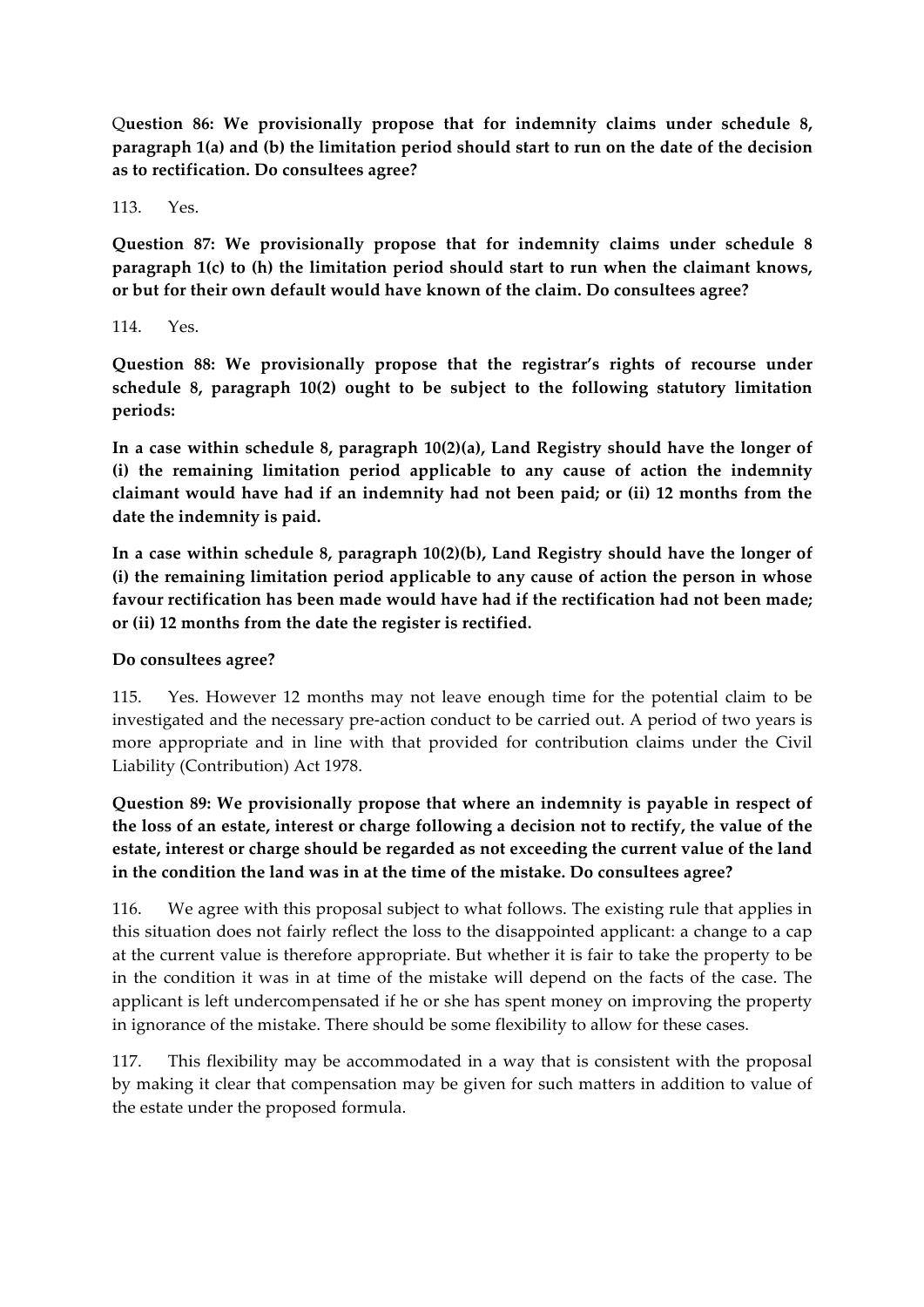**Question 90: We invite the views of consultees as to any difficulties that might arise in determining the current value of land in the condition the land was in at the time of the mistake.** 

118. We do not see any difficulties with this in principle. Retrospective property valuations are commonplace.

## **General boundaries**

**Question 91: We provisionally propose that there should be a non-exhaustive list of factors which may be used to distinguish boundary and property disputes. This list could include factors such as:**

**(1) the relative size of the contested land in comparison to other land clearly within the remainder of the registered proprietor's title;**

**(2) the importance of the land to the registered proprietor;** 

**(3) the application of any of the common law presumptions; and** 

**(4) the manner in which the error in the boundaries shown on the title plan came about.** 

#### **Do consultees agree?**

119. Yes. The applicability of Sch.6 para.5(4)(c) could also usefully be linked to this, so as more clearly to avoid its application beyond its intended scope, and arguments that a failure to do so reflects an intention that it should have a wider application.

**Question 92: We invite the views of consultees as to the type of factors which should be given consideration when distinguishing boundary and property disputes.**

120. None in addition to those listed above.

#### **Easements**

**Question 93: We provisionally propose that, where the grant of a lease is not a registrable disposition, easements which benefit that lease and which are created within the lease itself should not be required to be completed by registration in order to operate at law. Do consultees agree?**

 $121$ . Yes.

**Question 94: We provisionally propose that all easements granted by or implied in leases which are not required to be created by deed by virtue of section 52(2)(d) of the Law of Property Act 1925, including equitable easements, should be capable of being overriding interests. Do consultees agree?**

122. Yes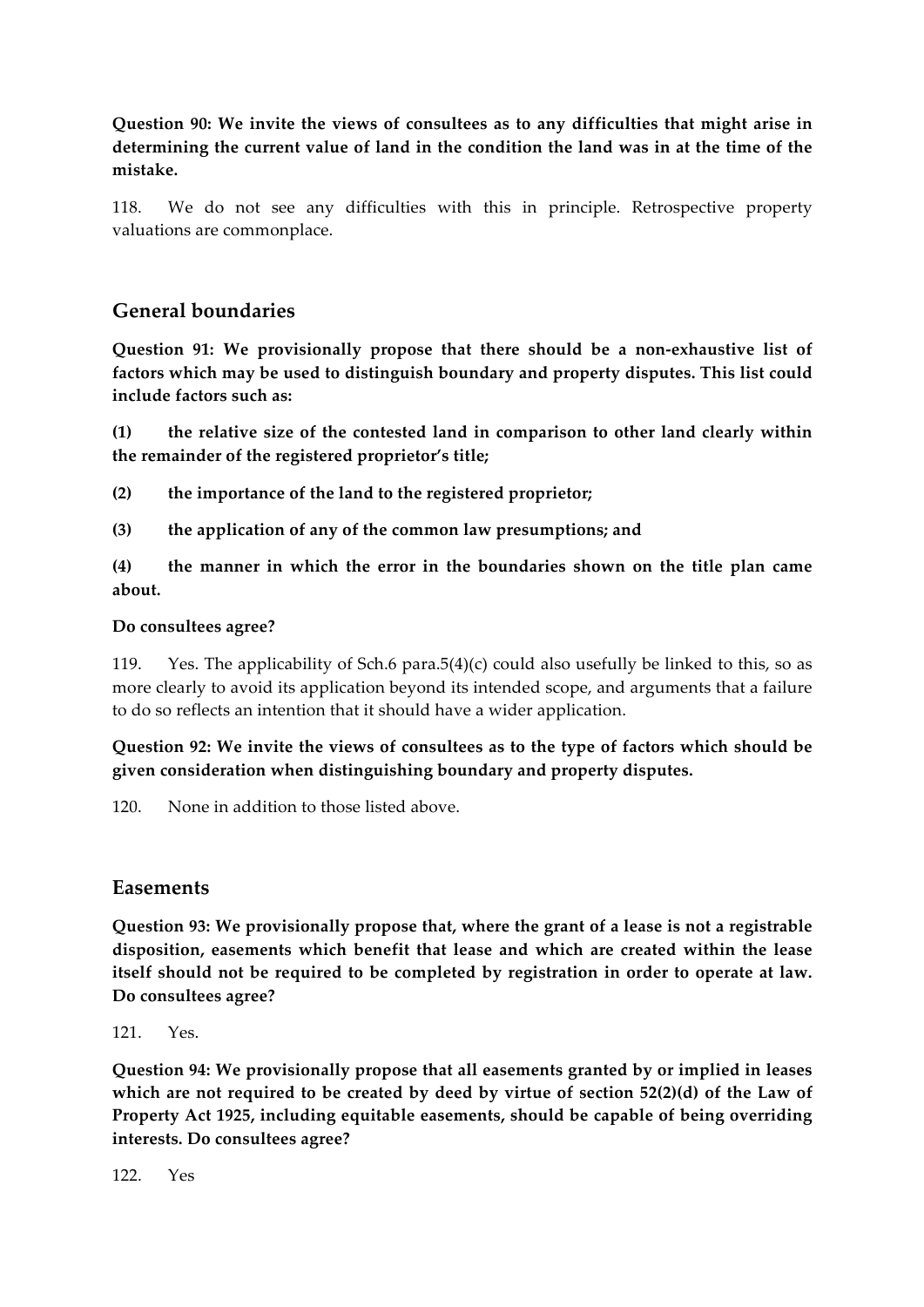#### **Question 95: We provisionally propose that:**

**(1) easements benefiting a lease which is not required to be created by deed by virtue of section 52(2)(d) of the Law of Property Act 1925, where those easements are created separately from the lease, should be capable of being overriding interests; but**

**(2) the grant of an easement benefiting any other lease which is created outside of the lease document should remain a disposition which must be completed by registration to take effect at law.** 

**Do consultees agree?**

123. Yes.

## **Adverse possession**

**Question 96: We provisionally propose that a claimant to title to land through adverse possession should be prevented from making a second application for registration when an application for registration has been rejected under schedule 6, paragraph 6, unless the conditions in that paragraph under which a second application is currently permitted are fulfilled. Do consultees agree?**

124. Yes, but we would also propose adding some clarification of what amounts to a relevant application/rejection for the purposes of para.6.

125. We consider that the right approach is first to make clear that an application under para.6 can only be made if the sole ground for rejection of a prior para.1 application was the applicant's failure to rely on or inability to satisfy the para.5 criteria following the registered proprietor giving notice requiring the application to be dealt with under para.5. It would be wrong for an application rejected at the outset on the ground of substantial invalidity, or following a successful objection (under s.73) to the applicant's right to apply under para.1, to be a relevant application for the purposes of a second application under para.6. Currently, this is not entirely clear in the legislation, and we believe it should be. One contributor to this response has had experience of just such a situation having arisen (the proceedings were settled, so there was no judicial decision on the issues).

126. On the other hand, if a para.1 application is 'rejected' on receipt or after objection (particularly because 10 years' adverse possession has not yet occurred), we see no objection in principle to another application being made under para.1 (but not directly under para.6, with the automatic consequences that this would bring). In that type of situation, we do not feel that the registered proprietor should be put to an election to sue if the right to make a para.1 application has not yet been made out in the first place (otherwise very short periods of adverse possession could lead to para.6 applications); but, equally, neither the applicant nor the registered proprietor should lose out in the event of rejection of an application on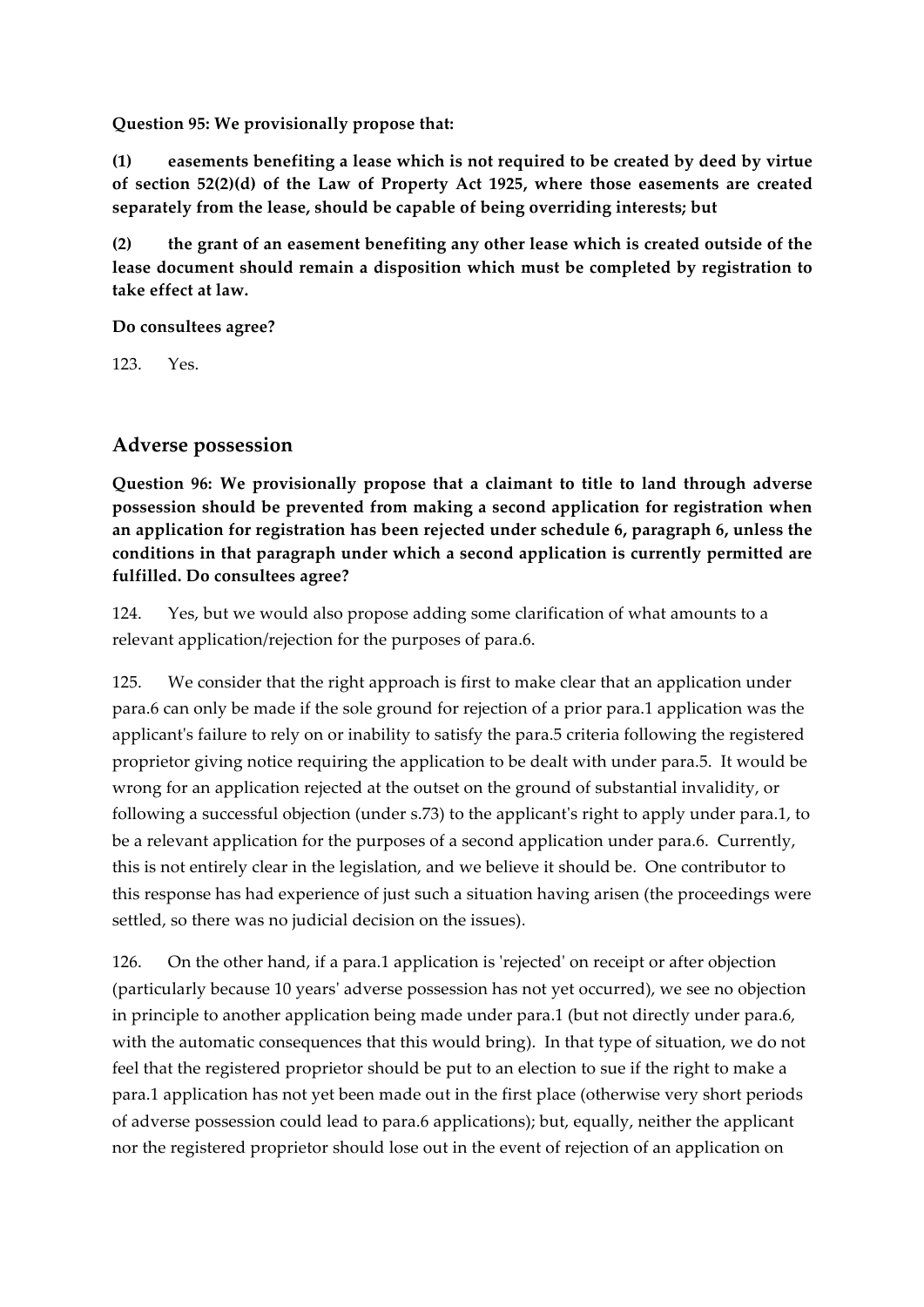receipt. In making these suggestions, we have borne in mind the decision of the Court of Appeal in Baxter.

127. It could be reasonable, however, to prevent reliance on para.5 in any further para.1 application which is rejected on the ground that the right to apply has not been made out, with the possible exception of the third condition (bearing in mind the proposed time limitation on the belief element in that condition).

128. If an application/rejection is, on that basis, a relevant one for para.6, then a para.6 application will be legitimate, subject to the circumstances in Baxter. We would agree, however, that it should not be possible in those circumstances to make another para.1 application rather than an application under para.6, for the reasons given.

### **Question 97**: **We invite consultees to provide evidence relating to the use of the first two conditions in paragraph 5 of schedule 6.**

129. We have no relevant evidence to give.

### **Question 98: We invite consultees' views as to whether the first two conditions in paragraph 5 of schedule 6 should be removed.**

130. We have no strong view on this either way. But to remove the first condition could expose an applicant who has alternative adverse-possession and proprietary-estoppel claims to more complex proceedings than before. Consideration should be given to some mechanism to allow the claims to be dealt with together, either in the FTT or the court. And as to the second condition, we suggest that consideration be given to providing applicants with interests under wills another route to apply.

### **Question 99: We provisionally propose that where an applicant relies on the condition in schedule 6, paragraph 5(4), his or her reasonable belief that the land belonged to him or her must not have ended more than six months from the date of the application. Do consultees agree?**

131. We agree with the proposal save that we think that period should be twelve months. The period must accommodate (i) the likelihood that the date on which the reasonable belief ended may be difficult to identify, (ii) any time spent trying to resolve the dispute about ownership privately between the parties, (iii) the time taken by the applicant to recognise the need to take action to resolve the dispute, (iv) time to take advice and consider it, and (v) time to prepare the application. Six months is unreasonably short given that – unlike the case of eviction – the applicant may well hesitate before escalating what may be a minor dispute between neighbours into a full legal dispute.

**Question 100: We provisionally propose that where a person becomes the first registered proprietor of title to land which has in fact been extinguished by an adverse possessor, where (i) the registered proprietor did not have notice of the adverse possessor's claim and (ii) the adverse possessor is not in actual occupation of the land at the time of registration, an application for alteration of the register should be classed as a rectification. Do consultees agree?**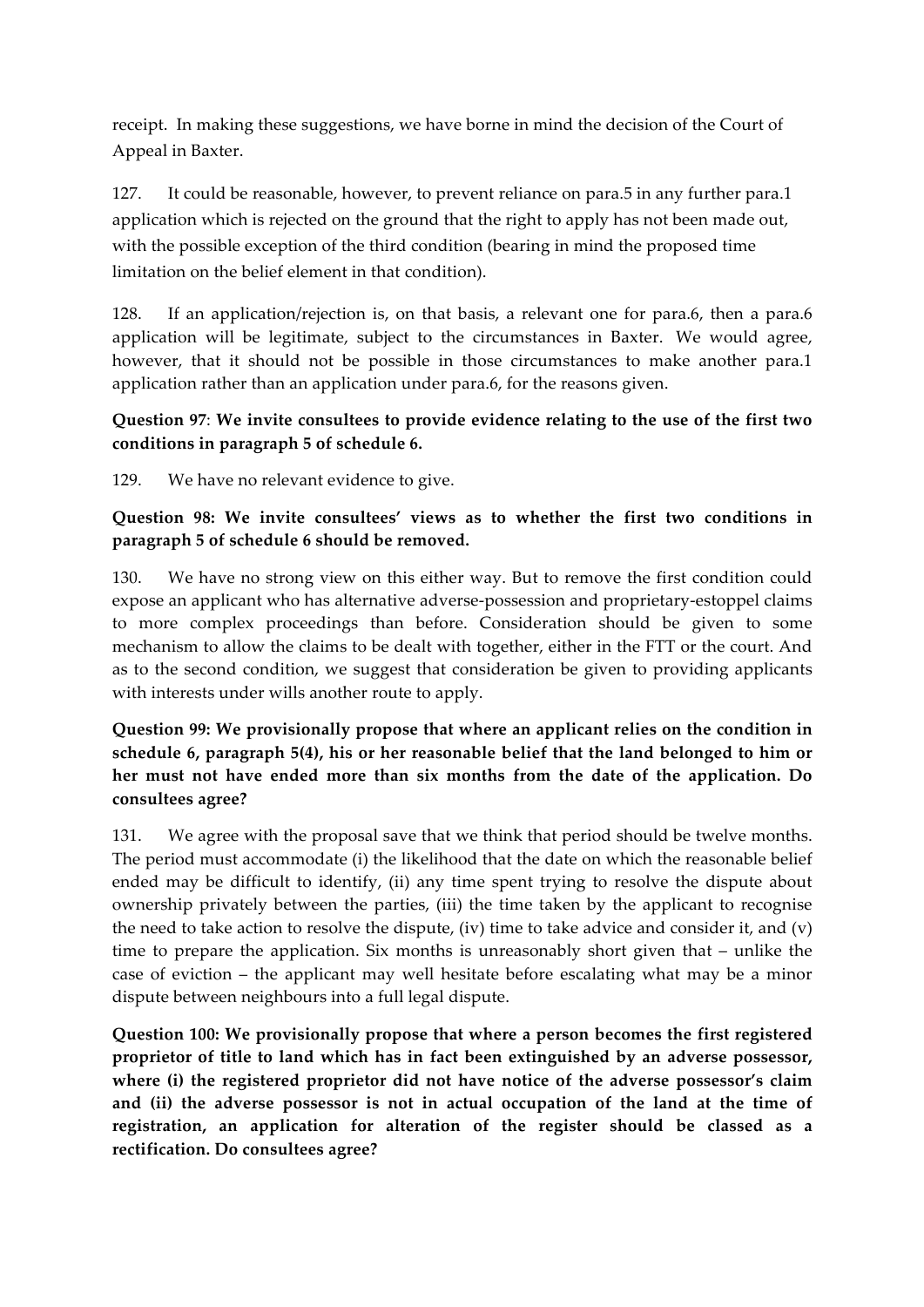132. We see this essentially as a matter of policy and we acknowledge the logic behind reasons given for the proposal.

**Question 101: We provisionally propose that an adverse possessor of unregistered land should not be able to apply for registration with possessory title until title has been extinguished under the Limitation Act 1980. Do consultees agree?**

133. Yes.

**Question 102: We provisionally propose that an adverse possessor of registered land should not be able to apply for registration except through the procedure in schedule 6. Do consultees agree?**

134. Yes.

**Question 103: We provisionally propose that where an adverse possessor in unregistered land is registered with possessory title in the reasonable (but incorrect) belief that the prior title has been extinguished, the period of adverse possession should continue to run while the possessory title is open. Do consultees agree?**

135. Yes.

**Question 104: We provisionally propose that where a tenant is in adverse possession of land (other than land belonging to the landlord) and the presumption that the tenant is acting on behalf of his or her landlord is not rebutted, the landlord should be able to make an application under schedule 6 based on the tenant's adverse possession. Do consultees agree?**

136. Yes.

## **Further Advances**

**Question 105: We invite the views of consultees as to whether the Law Commission should conduct a project reviewing the law of mortgages as it applies to land. If consultees consider a project should be so conducted, we invite consultees to share examples of areas that such a project should cover. Please include evidence as to the problems that the law is creating in practice and the potential benefits of reform.**

137. We have no views on this.

**Question 106**: **We invite the views of consultees as to the circumstances in which the provisions in section 49 are most likely to be relied upon by all tiers of lender. Where lenders prefer to enter into agreements between themselves to regulate the position, is this because the legislation is perceived to be inadequate, or simply because commercially it is desirable for arrangements to be put on a contractual footing?**

138. We have no knowledge of this.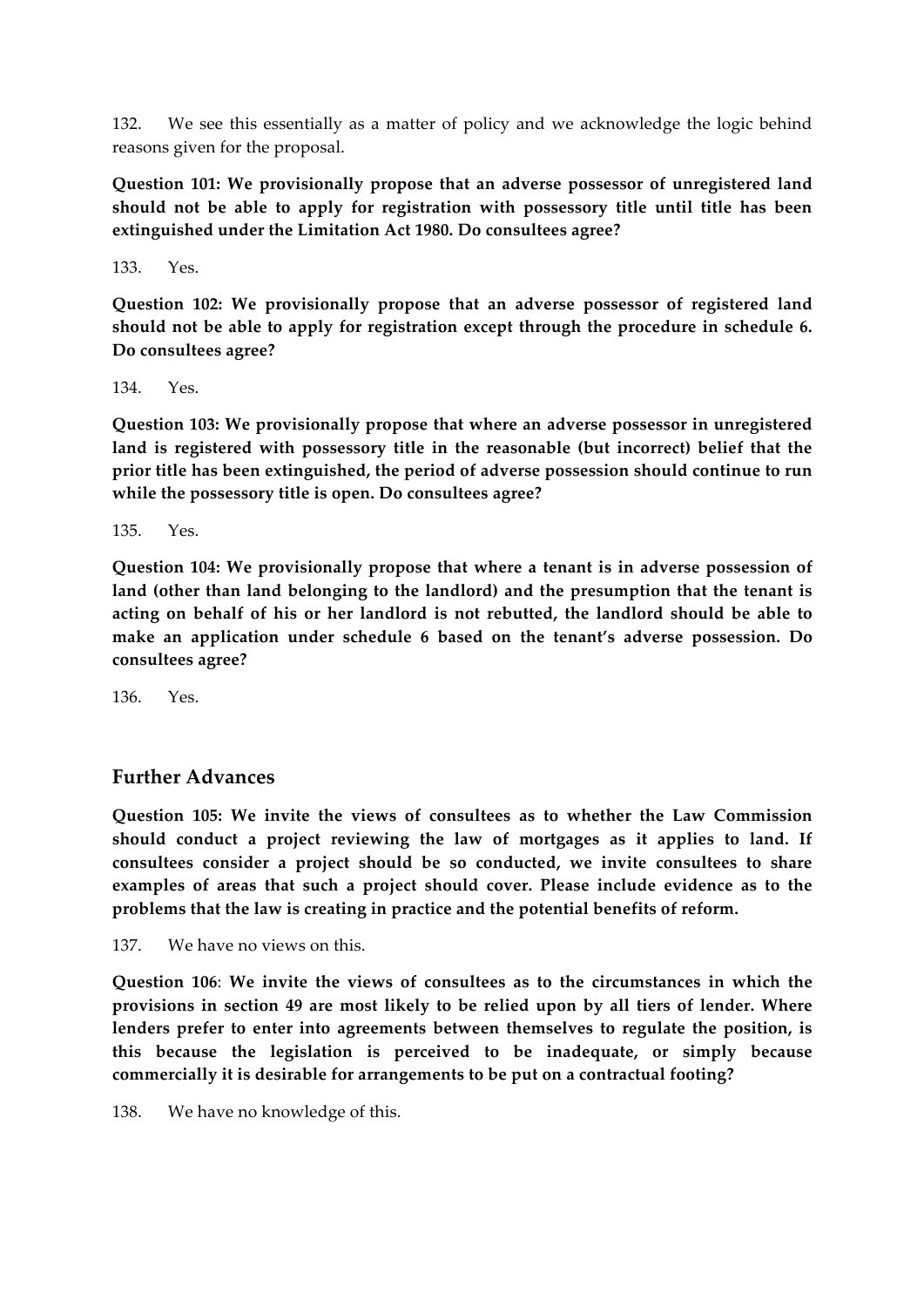**Question 107: We invite the views of consultees as to whether the fact that, where a loan is drawn down in instalments, those instalments are classified as "further advances", is causing problems in practice.**

139. We have no views on this.

**Question 108**: **We invite the views of consultees as to whether it should be possible for persons other than the proprietor of a registered charge to make further advances on the security of that charge which rank in priority to a subsequent charge pursuant to the provisions of section 49 of the LRA 2002.**

140. We have no views on this.

**Question 109**: **We invite consultees to submit evidence as to whether, given the use of inter-creditor agreements to regulate priority within the commercial lending market, an extension to the persons who can make further advances under section 49 would be likely to have an effect in practice.**

141. We have no evidence to give on this.

**Question 110**: **We invite the views of consultees, if they believe that it should be possible for persons other than the proprietor of a registered charge to make further advances on the security of that charge, as to who should be enabled to do so.**

142. We have no views on this.

**Question 111: As part of our call for evidence in relation to a separate project on mortgage law, we invite consultees to share their experiences of any benefits or difficulties caused by the principle that an equitable chargee may serve notice on a prior legal chargee and thereby prevent the legal chargee's right to tack.**

143. Although we have no experience of this, there is an obvious practical difficulty caused in cases where the legal chargee wishes to make a further advance to a commercial borrower in order to ensure that the borrower is able to trade through a difficult period. For it do so may be a benefit to itself and to the subsequent equitable chargee. But the legal chargee may only be willing to make the advance if it is to rank in priority to the equitable charge. However, this is not necessarily a reason to criticise the law in this respect.

#### **Question 112: We invite the views of consultees on the extent to which lenders are relying on section 49(4) to stipulate a maximum amount for which a charge is security.**

144. We have no views on this.

**Question 113**: **We invite consultees to provide any evidence that reliance on section 49(4) in this way is preventing borrowers from obtaining further finance elsewhere.**

145. We have no evidence to give on this.

#### **Sub-charges**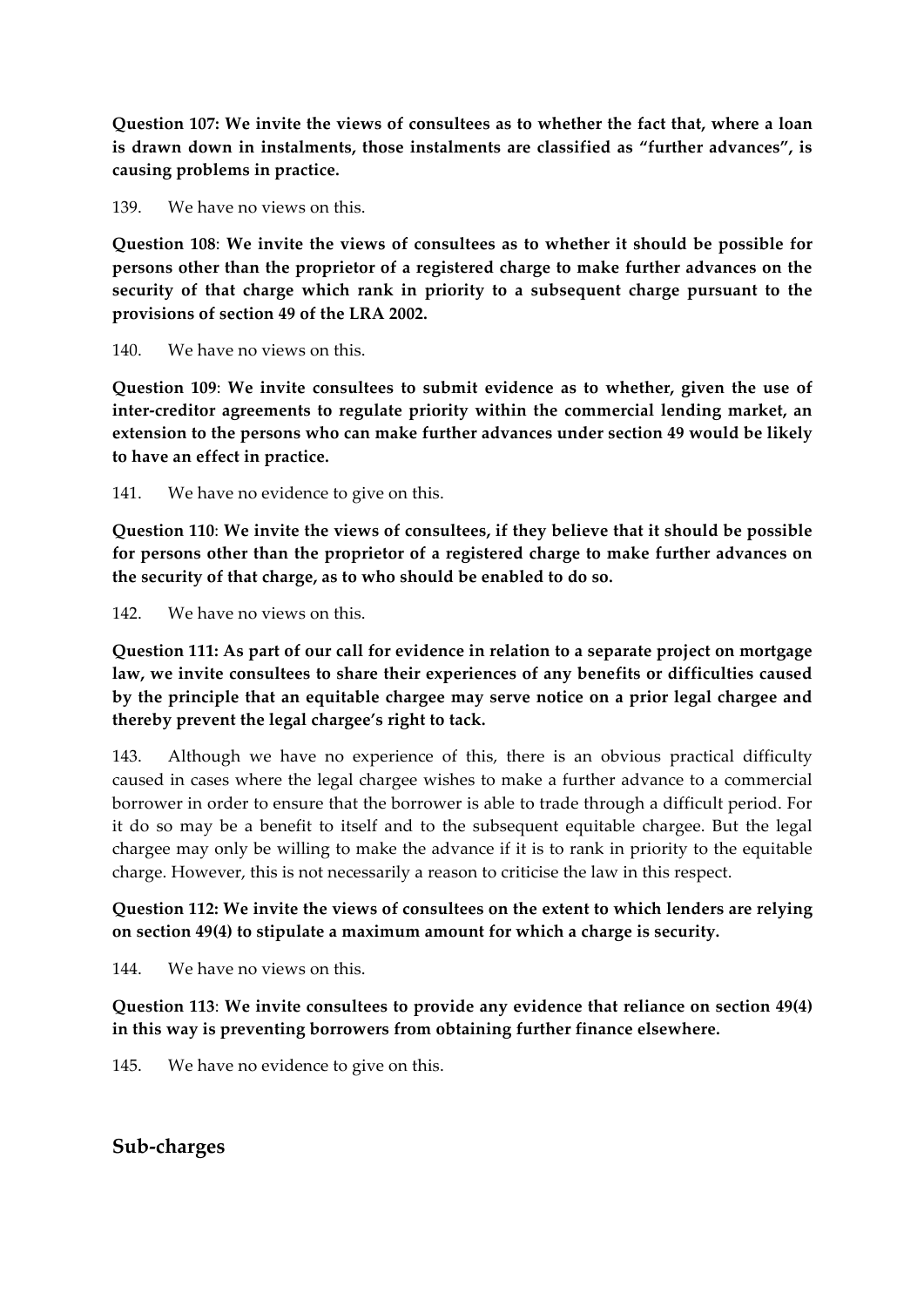**Question 114: We provisionally propose that section 53 of the LRA 2002 should be clarified to ensure that its effect is to confer powers on a sub-chargee, not remove them from the sub-chargor. It would be open to the parties to a sub-charge to agree otherwise. Do consultees agree?**

146. Yes.

**Question 115: We provisionally propose that, unless there is an appropriate restriction on the register, the powers of the sub-chargor shall be taken to be free from any limitation contained in the sub-charge. This would not affect the lawfulness of the disposition as between the sub-chargor and the sub-chargee. Do consultees agree?**

147. Yes.

**Question 116: We invite consultees to submit evidence of their experience of the discharge of a principal registered charge where there is an existing registered sub-charge. We invite consultees' views on whether there needs to be a mechanism built into the land registration system to allow a sub-chargee to prevent the principal chargee from discharging the principal charge, where this would not be permitted under the terms of the sub-charge. How do consultees believe this could best be achieved?**

148. We have no evidence to give. As to the second question, it would make sense in principle for a discharge to be required from both the chargee and the sub-chargee, as the ability to discharge the charge or to withhold the discharge provides the principal practical means of ensuring that those with security over a property are paid when it is sold.

**Question 117: We invite the views of consultees as to whether transitional provisions are necessary for existing sub-charges as a result of our proposals, or if it is sufficient that an existing sub-chargee may apply for a restriction in order to reflect any limitation on the rights of the principal chargee laid down in the sub-charge.**

149. We have no views on this.

## **Electronic conveyancing**

**Question 118: We provisionally propose that:**

**(1) simultaneous completion and registration should no longer be required in a system of electronic conveyancing implemented under the LRA 2002; and**

**(2) equitable interests should be capable of arising in the interim period between completion and registration.**

**Do consultees agree?**

150. Yes.

**Question 119: We provisionally propose that:**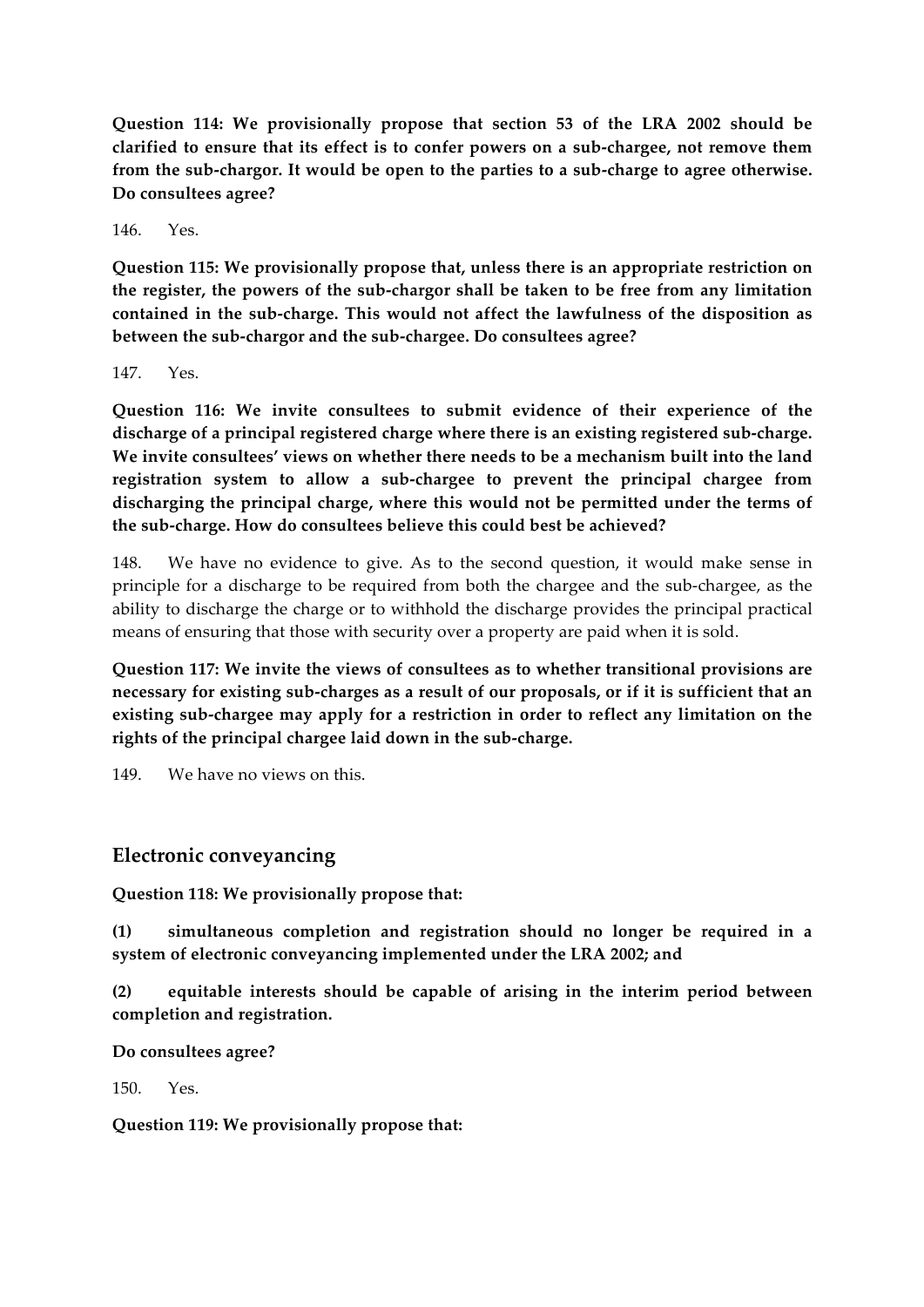**(1) the decision to enable electronic conveyancing and the subsequent decision to end paper-based conveyancing should be vested in the Secretary of State, to be enacted through secondary legislation;**

**(2) following the enactment of such secondary legislation, the timetable for the introduction of electronic conveyancing and for ending paper-based conveyancing, in each case on a disposition by disposition basis, should be delegated to the Chief Land Registrar; and**

**(3) the Secretary of State and the Chief Land Registrar should be required to consult with stakeholders before exercising their powers in respect of electronic conveyancing.**

**Do consultees agree?**

151. Yes.

**Question 120: We provisionally propose that the following propositions of law should be confirmed:**

**(1) trustees may collectively delegate their power to sign an electronic conveyance and give receipt for capital monies to a single conveyancer under section 11 of the Trustee Act 2000;** 

**(2) a beneficiary's interest in a trust of land will be overreached when trustees collectively delegate their power to a single conveyancer to sign an electronic conveyance and give receipt for capital monies; and**

**(3) a beneficiary's interest in a trust of land will be overreached when two or more trustees, by power of attorney, grant to a single conveyancer the power to sign an electronic conveyance and give receipt for capital monies.**

**For overreaching to take place it will remain necessary for the disposition that follows the delegation to be one with overreaching effect.**

**Do consultees agree?**

152. Yes.

# **The jurisdiction of the Land Registration Division of the First-tier Tribunal (Property Chamber)**

**Question 121: We provisionally propose that the Land Registration Division of the Firsttier Tribunal (Property Chamber) should be given an express statutory power to determine where a boundary lies when an application is referred to it under section 60(3) of the LRA 2002. Do consultees agree?**

 $153$   $Y_{\text{PS}}$ 

**Question 122: We invite the views of consultees as to whether the jurisdiction of the Land Registration Division of the First-tier Tribunal (Property Chamber) should be expanded to include an express statutory jurisdiction in cases that come before it to allow it to:**